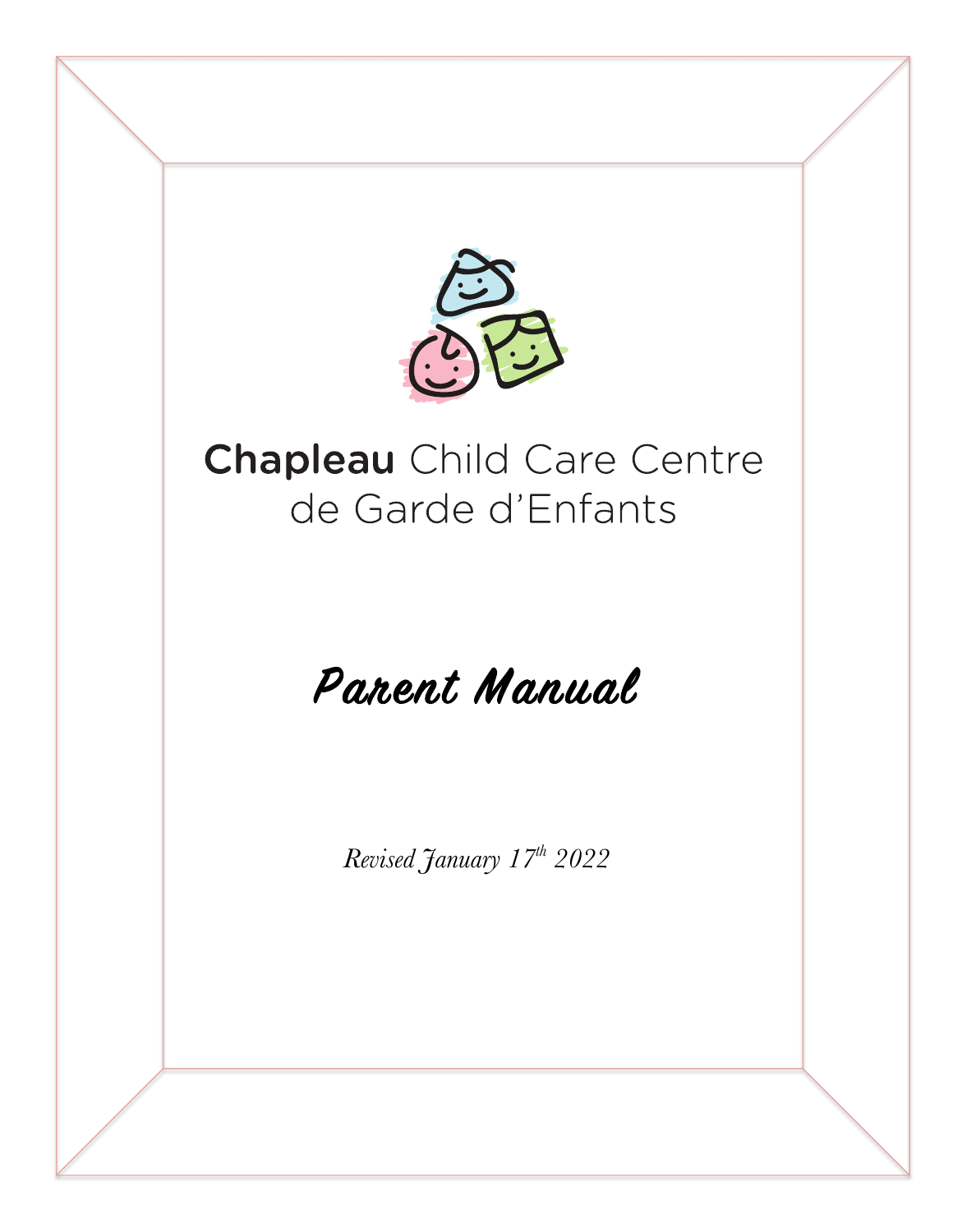*Table of Contents* 

# **Introduction………………………………....p.3**

- Mission Statement
- Program Statement
- Board of Directors
- Staff

# **About Our Programs……………………....p.6**

- Program Overview
- Childcare Programs
- EarlyON Centre

# **About Our Services…………………………p.7**

- The First Day
- Outings
- Outdoor Play
- Menus, Meals & Allergies
- **Setting Limits**
- Prohibited Practices
- Photographs
- French Child Care Programs

# **User Information…………………………p.10**

- User Options
- Blocks of Time
- Payments & Fees
- Other Charges
- Schedules
- Credit Days
- Termination

### **What to Bring……………………………….p.12**

- Clothing & Sleeping Supplies
- Diapers & Toileting Supplies
- Food Supplies
- Personal Items

### **M.E.D.U. Policies and Procedures….….p.13**

- Parent Issues and Concerns
- Serious Occurrences
- Program Requirements for Rest
- Infant Sleep and Supervision
- Electronic Monitoring Devices
- Supervision for Volunteers and Students
- Waiting List

### **Health and Wellbeing……………………..p.16**

- Illness
- Administration of Medication
- Daily Observation and Child Wellness
- Handwashing Procedures
- **Immunization**
- Emergency Care and Transportation
- Healthcare Plans
- Individual Support Plans and Inclusive Programming

# **Safety……………………………………..….p.19**

- Reduced Ratios
- Mixed Age Grouping
- Video Viewing System
- Centre Closure Procedures
- Emergency Management Procedures
- Fire Drill, Lockdown and Evacuation Procedures
- Information Updates
- Designated Pick-Up Persons
- Drop-Off & Pick-Up/Parking Procedures
- Policy for Other Persons at a Child Care Centre

#### **Special Services for Children……………p.22**

- MSDSB Subsidy
- Nipissing District Developmental Screen
- Resource Program & Support *Compass*

### **Communication with Families………....p.23**

- Webpage & Facebook
- *HiMama*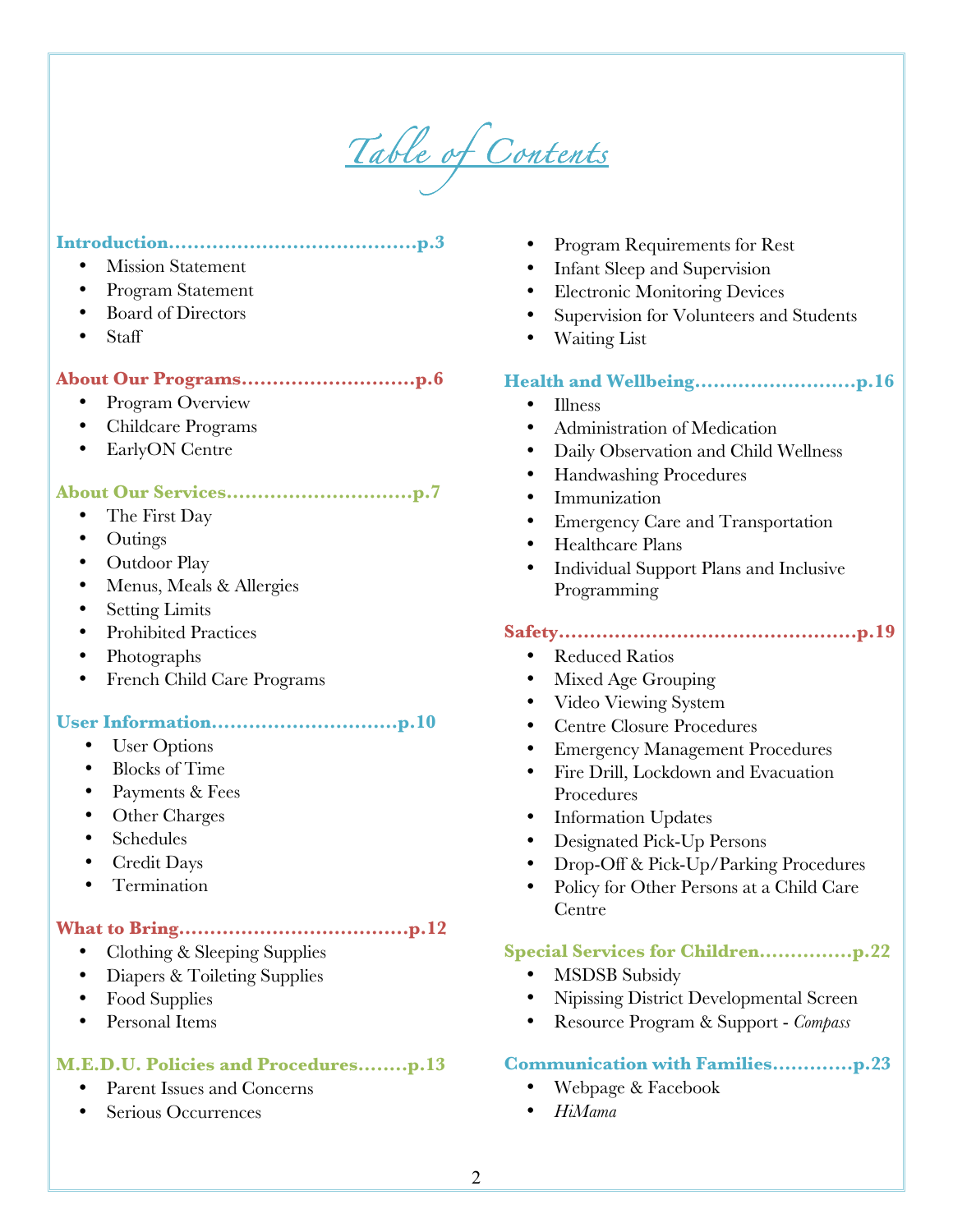# *Introduction*

Welcome to the Chapleau Child Care Centre de Garde d'Enfants! We are delighted that your family has selected our Centre to be responsible for the care of your child. We strongly believe this relationship will be positive. Our dedication to providing the best care possible for your child is reflected in every aspect of this facility. Over years of planning, our building design and décor, staff and programs have been curated with great care and expertise. The result is a beautiful, dynamic Centre where that focuses on meeting the needs of your child and the community of Chapleau.

As the Centre grows and evolves, we offer a commitment to continue services that are reflective of your needs. Childcare is a family concern and the quality of our programming can only be enhanced by your involvement. We encourage you to suggest ideas and express concerns to our staff so that the Centre can better serve your family needs. Once again, welcome to the Centre and thank you for allowing us to be an important part of your child's growth and development.

### **MISSION STATEMENT**

The Chapleau Child Care Centre de Garde d'Enfants is committed to the total development of all children in Chapleau and surrounding areas. Programs, services and resources will be provided in both official languages. This mission will be accomplished through provision of:

- 1. Quality, versatile programs for children and their families and caregivers.
- 2. An informative and caring environment.
- 3. Programs which enhance physical, social, emotional and cognitive development.
- 4. Resources to the community.

### **PROGRAM STATEMENT**

The Chapleau Child Care Centre de Garde d'Enfants recognizes that children are competent, capable, curious and rich in potential. We are dedicated to supporting children's learning, development, health and well-being through Educators, who focus on interactive learning, exploration, play and inquiry, and who see children and their families as active participants in our programs.

We follow "How Does Learning Happen? (2014)" as the guiding document under the Child Care and Early Years Act, 2014. We strive to be organized around the foundations of belonging, well-being, engagement and expression in children where the goals and expectations integrate the six guiding principles of "ELECT (Early Learning for Every Child Today)".

Additionally, all Educators have made a commitment to abide by the standards of their profession as set out in the College of Early Childhood Educators "Code of Ethics" and "Standards of Practice". All Educators hold themselves accountable, and will use the Code of Ethics, the Standards of Practice and the CCEYA (Child Care Early Years Act) to guide their decisions and practice.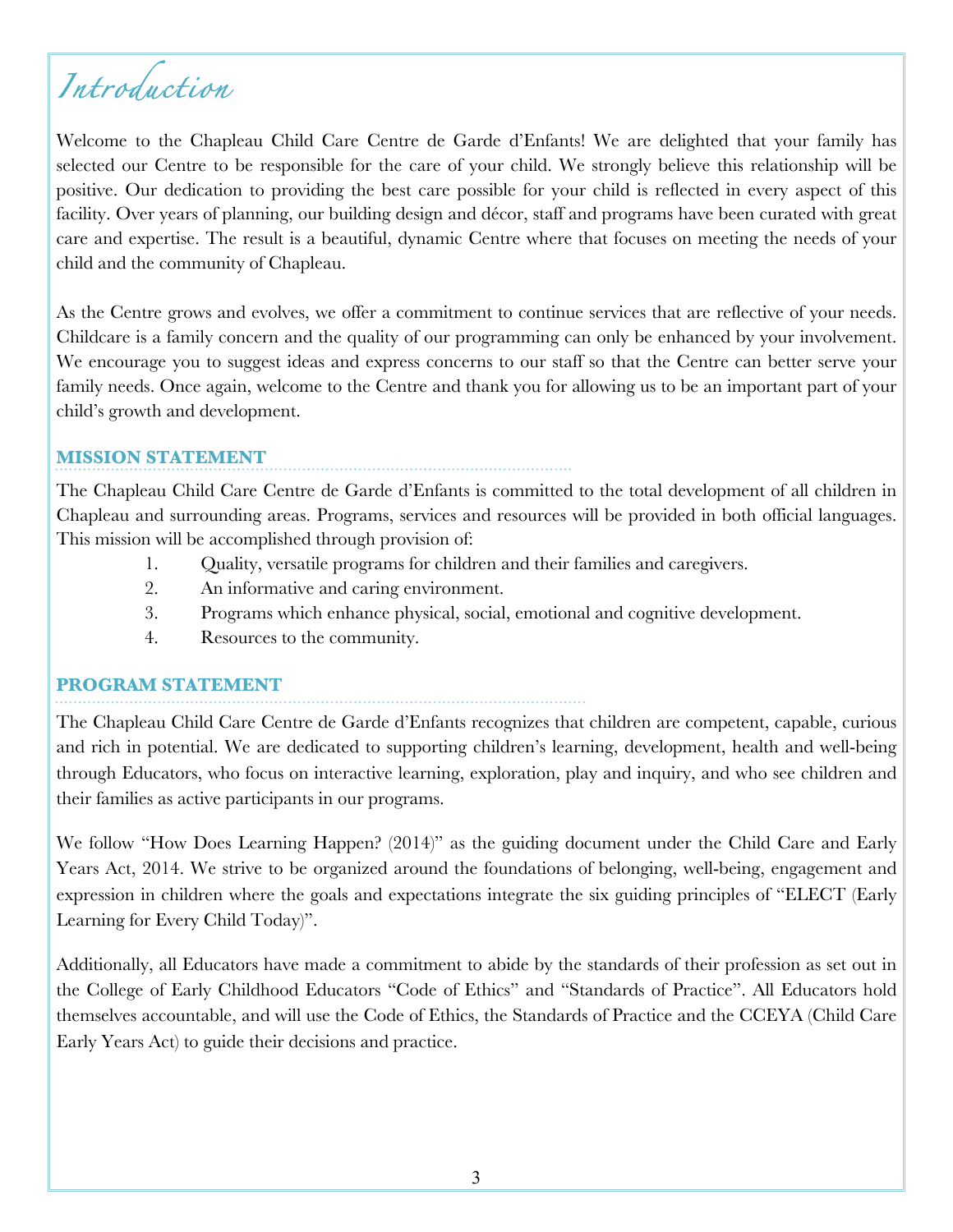The Chapleau Child Care Centre de Garde d'Enfants uses a play-based emergent learning approach to create the best environment for children to learn and grow. Our environment consists of age appropriate materials, toys and equipment. In our programs, we follow the lead of the children and provide activities that support their overall development and use observations to guide our planning. Play-based emergent learning allows children to learn in a way that is most appropriate for them. Each child may choose to pursue activities of their own interest, giving them the opportunity to be creative and innovative as they learn. Additionally, our program goals and approaches will:

- a) Promote the health, safety, nutrition and well-being of the children.
- b) Support positive and responsive interactions among children, parents, child care providers and staff.
- c) Encourage the children to interact and communicate in a positive way and support their ability to selfregulate.
- d) Foster the children's exploration, play and inquiry.
- e) Provide child-initiated and adult-supported experiences.
- f) Plan for and create positive learning environments and experiences in which each child's learning and development will be supported.
- g) Incorporate indoor and outdoor play, as well as active play, rest and quiet time into the day, and give consideration to the individual needs of the children receiving the care.
- h) Foster the engagement and ongoing communication with parents about the program and their children.
- i) Involve local community partners and allow them to support the children, their families and staff.
- j) Support staff, home child care providers or others who interact with the children at the child care centre or home child care premises in relation to continuous professional learning.
- k) Document and review the impact of the aforementioned strategies on the children and their families.

# **BOARD OF DIRECTORS**

As a non-profit organization, the Chapleau Child Care Centre de Garde d'Enfants is governed by a volunteer Board of Directors. The Board of Directors is responsible for the overall direction of the Centre. The primary role is to develop policies, and methods of monitoring and reporting, to ensure that the policies adopted are implemented in accordance with established goals.

The Board of Directors will endeavor to provide a safe and nurturing environment by delivering a wide variety of services reflective of the community's needs. The Board of Directors meets a minimum of once a month for nine months of the year and is comprised of 5 elected members, ideally with Francophone and Indigenous representation, and at least 3 elected members must be parents/guardians of children enrolled in the Centre.

The Board meetings are open to the public and are held on the fourth Monday of each month. The Annual General Meeting is held within six months following the end of the fiscal year. A list of current Board members is posted in the Centre and can be made available upon request. Please speak to the Executive Director if you are interested in joining the Board of Directors.

**STAFF**

Our staff bring a variety of experience and qualifications to the programs. Our staff includes qualified Early Childhood Educators registered through the College of Early Childhood Educators, staff with otherwise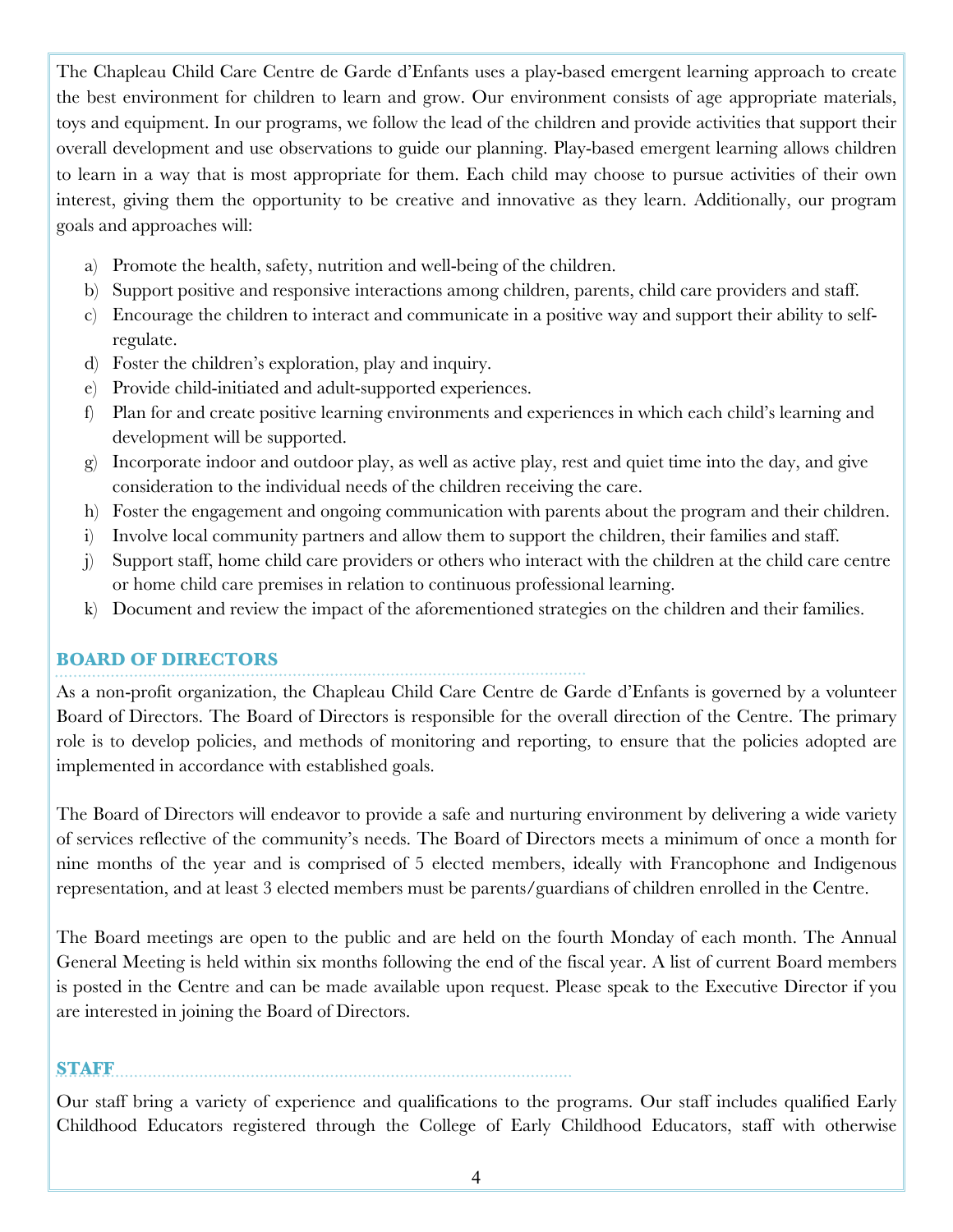approved status, staff with related training (Child and Youth Worker diploma, etc.), staff who are taking the Child Care Practitioner apprenticeship program, untrained staff, students and volunteers.

They regularly participate in a wide variety of training opportunities internally and externally. Training addresses the developmental needs of the children, program planning, techniques and resources for working with children with needs, and so much more. **All staff employed with the Centre must meet mandatory employment requirements that include Criminal or Vulnerable Sector Checks and First Aid/Child CPR Training.**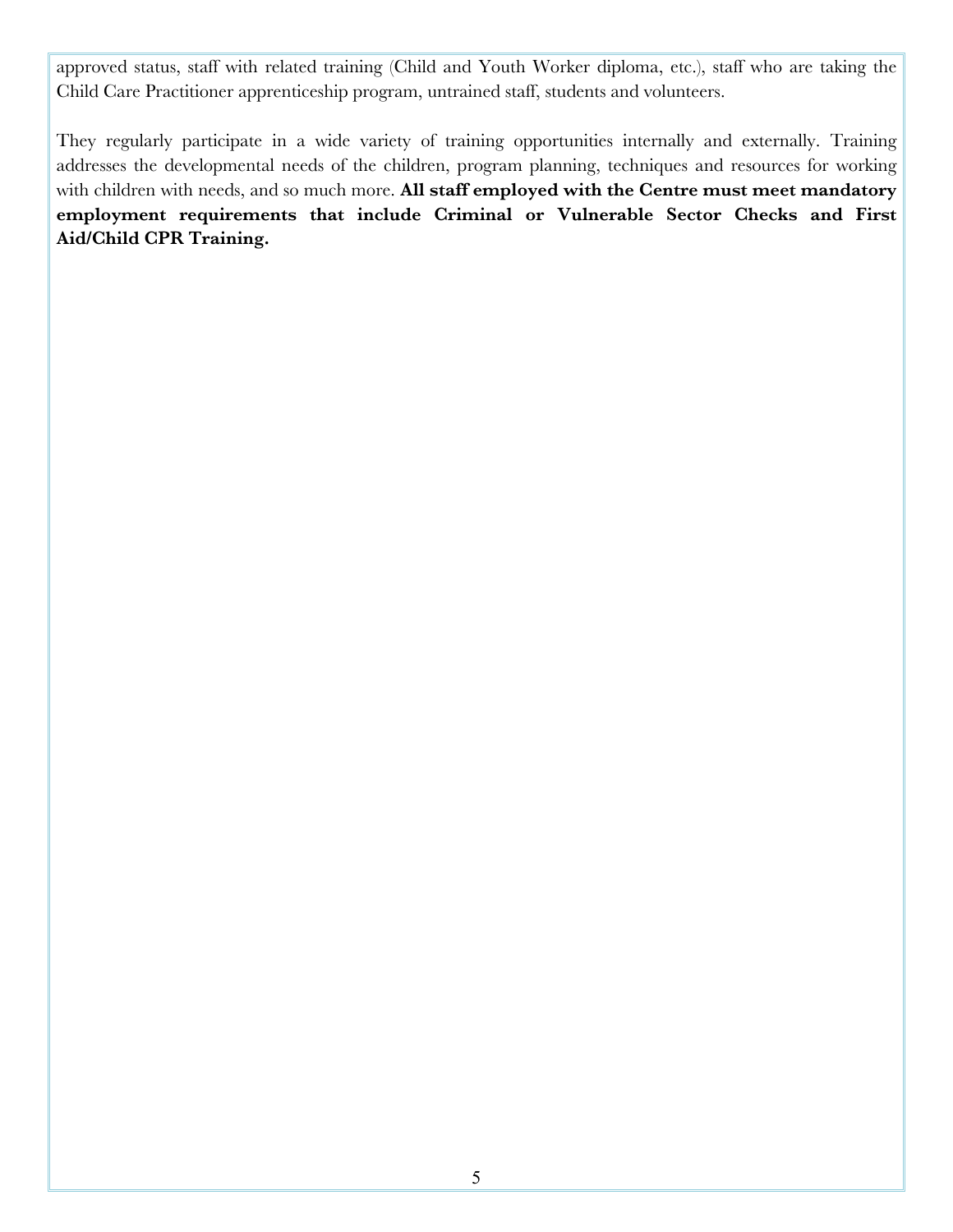*About Our Programs* 

#### **PROGRAM OVERVIEW**

The child care programs provide a wide range of activities and experiences to promote children's growth and development. We offer a child-directed emergent curriculum with a flexible schedule. Activities include free play and outdoor play sessions, creative and discovery experiences, snacks and lunch, rest periods and washroom routines, as well as outings and guest visitors. Information about our schedule and curriculum is posted in each child care area for parents to review.

Preschool and School Age children attending before and after school are bussed to and from local schools. Full Day child care is available during PD Days, March Break and for the duration of the summer session. We cannot offer Full Day child care for school-aged children outside of these circumstances.

| Program                                    | <b>English Site</b> | <b>French Site</b> | <b>Hours</b>                                                                                                               |
|--------------------------------------------|---------------------|--------------------|----------------------------------------------------------------------------------------------------------------------------|
| Infant<br>Birth to 18 months               | ☑                   |                    | <b>Monday to Friday</b><br>$6:30$ am to $6:30$ pm                                                                          |
| <b>Toddler</b><br>18 to 30 months          | ☑                   | ☑                  | <b>Monday to Friday</b><br>6:30 am to 6:30 pm                                                                              |
| Preschool<br>$30$ to 68 months             | ☑                   | ☑                  | <b>Monday to Friday</b><br>6:30 am to 6:30 pm                                                                              |
| <b>School Age</b><br>68 months to 12 years | ☑                   | ☑                  | <b>Monday to Friday</b><br>6:30 to 8:50 am<br>& 3:15 to 6:30 pm<br>&<br>$6:30$ am to $6:30$ pm<br>(during school closures) |

#### **CHILD CARE PROGRAMS**

#### **EARLYON CENTRE**

Services are offered to parents and caregivers with children from birth to six years of age. We operate on a dropin basis with both structured and unstructured activities. The program follows a child-directed, emergent curriculum. Monday to Friday daytime programming, with special evening and weekend activities offered throughout the year. Please find our schedule on our Facebook page "Chapleau Earlyon Centre" or visit the KeyON.ca website (we are the *Sudbury North* location).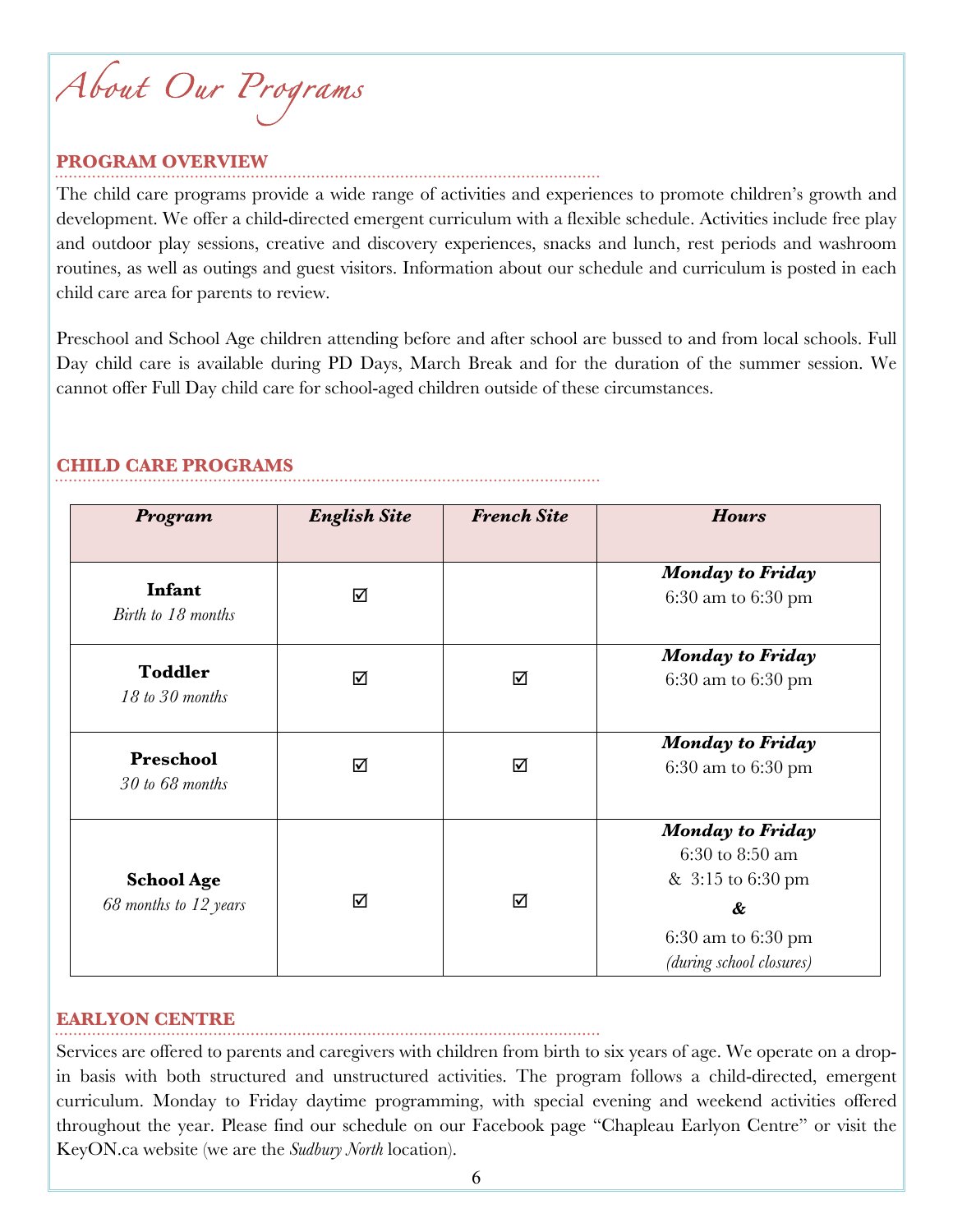# *About Our Services*

# **THE FIRST DAY**

Children of all age groups must be escorted into the playroom by a parent. When you give your child to the Educator (rather than the Educator taking the child from you) you are telling the child that this is a person you trust. It's also a good idea to put that message into words. If you sneak out after they're interested in an activity, your child won't trust you out of sight again. They need to know that you're going and that you'll be back. As soon as you say you're going…go! The best way to do that is to say "See you later", and go with a cheery face.

# **OUTINGS**

Excursions will be made off the Centre property. When transportation is necessary, the children will be bussed. Written permission is required for your child to leave the Centre premises under the supervision of Educators. You will be asked to complete a "general" consent form for local outings (park, walks in the neighbourhood, etc.) and to complete a "special" consent form for other types of outings as they occur. If you do not wish for your child to participate in a particular outing, you must inform the Educator in advance so they can make alternative arrangements. It is understood that normal safety precautions will be undertaken at all times; that you will be informed of any special outings and your permission requested; that neither staff nor the Agency shall incur any responsibility or liability for any loss or damage to property or any injury sustained while participating in any outing. We work with increased staff supervision for all outings to ensure children's safety.

# **OUTDOOR PLAY**

An important part of our daily program is outdoor play. The children in **all** age groups spend time outside enjoying fresh air and playing, weather permitting. The main site playground consists of three fenced in areas and a courtyard; the French site consists of a fenced in area with access to the schoolyard and climber for school age children. Walks in the neighborhood are a regular part of our routine. Written instructions from parents or physicians are required if your child is to refrain from scheduled outdoor time each day. Children must come prepared with weather appropriate outdoor clothing at all times.

# **MENUS, MEALS & ALLERGIES**

Our policy is to encourage children to try all foods served, but they are never forced to eat anything on their plate. Eating is a happy, sociable part of the day, when Educators and children can chat among themselves in a relaxing environment. Children are encouraged to be as independent as possible; they are encouraged to serve themselves at snack and lunchtime, assist with table set-up and after-meal cleanup.

We offer a five-week rotation menu at both sites. Our menus follow the Canada Food Guide as well as Ministry guidelines. The menu and allergy information are posted outside the kitchens and in the playrooms. Parents are required to advise the Centre of allergies and sensitivities their child may have so we can accommodate.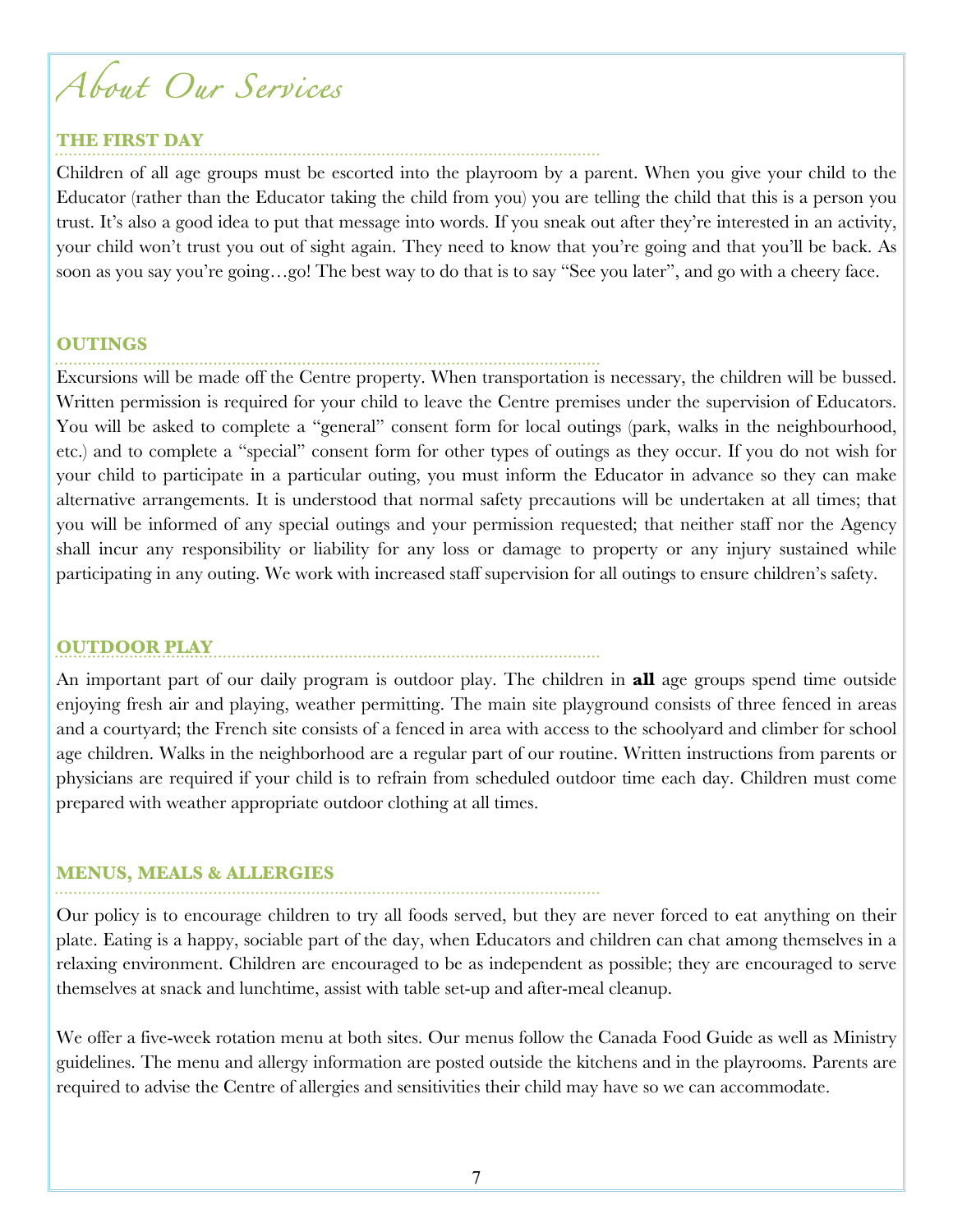A food sensitivity/intolerance is the inability to digest or absorb certain foods. While the symptoms may cause extreme discomfort, they are confined to the gastrointestinal tract and are generally not life-threatening. A food allergy is an IgE-mediated immune response. Even eating or coming into contact with small particles of an allergen can potentially trigger a life-threatening reaction. Those with a food allergy are diagnosed by an allergist and are prescribed an epinephrine auto-injector in case of a severe allergic reaction.

When a child is physician-diagnosed with an allergy, the parent must complete a health care plan and provide an EpiPen, to be used on site as required. We are a **NUT FREE** organization and we require all families using our services to follow this guideline for everyone's safety.

The Centre needs to be made aware of all known allergy-causing agents. This is especially important for all food items, such peanuts, tree nuts, eggs, milk, fish and shellfish. In addition, we need to be aware of the following allergies: medication (such as penicillin), insects (such as bees, wasps, hornets and fire ants), and latex (such as balloons). Lastly, we must know if vigorous exercise should be limited, as it can exacerbate asthma symptoms.

# **SETTING LIMITS**

The Child Care Early Years Act (CCEYA) prescribes standards of behavior management, which must be followed by all employees, volunteers and students who provide care or guidance at the Centre. These behavior management guidelines are reviewed by all before they begin employment/placement and annually thereafter.

Staff anticipate problems and may be able to intervene before it becomes significant. Staff members are consistent in following through when expectations are not met. If staff feel a child is having difficulty in one area, they will redirect the child's attention elsewhere. Should the child need some self-time, staff will try to provide this in a way that there is visual contact with the child at all times. At no time, will corporal punishment or threats be used as discipline techniques.

The Centre promotes the concept that support be given to the child in retaining control of his emotions and actions while at the same time allowing them to express feelings and moods. In the event that a child has a behavior problem that causes a disturbance within the program, the Educators will inform the parent and will seek support from the Resource Consultant affiliated with our programs. A detailed report will be kept on file.

Steps for intervention in cases of misbehavior are as follows:

- **1. Warning** what the child should be doing and what happens if the behavior continues.
- **2. Redirection –** child provided with time by himself or a choice of a new activity for a set amount of time prior to returning to the area or activity where the misbehavior occurred.
- **3. Removal of Privileges –** child loses the privilege of using equipment or area in which the misbehavior occurred for a set amount of time as determined by the educator.
- **4. Parent Involvement** informing parents of the misbehavior and getting their assistance with discipline; incident report or phone call from educator or supervisor.
- **5. Referrals**  to other agencies for support/services.
- **6. Exclusion from the Program** last resort.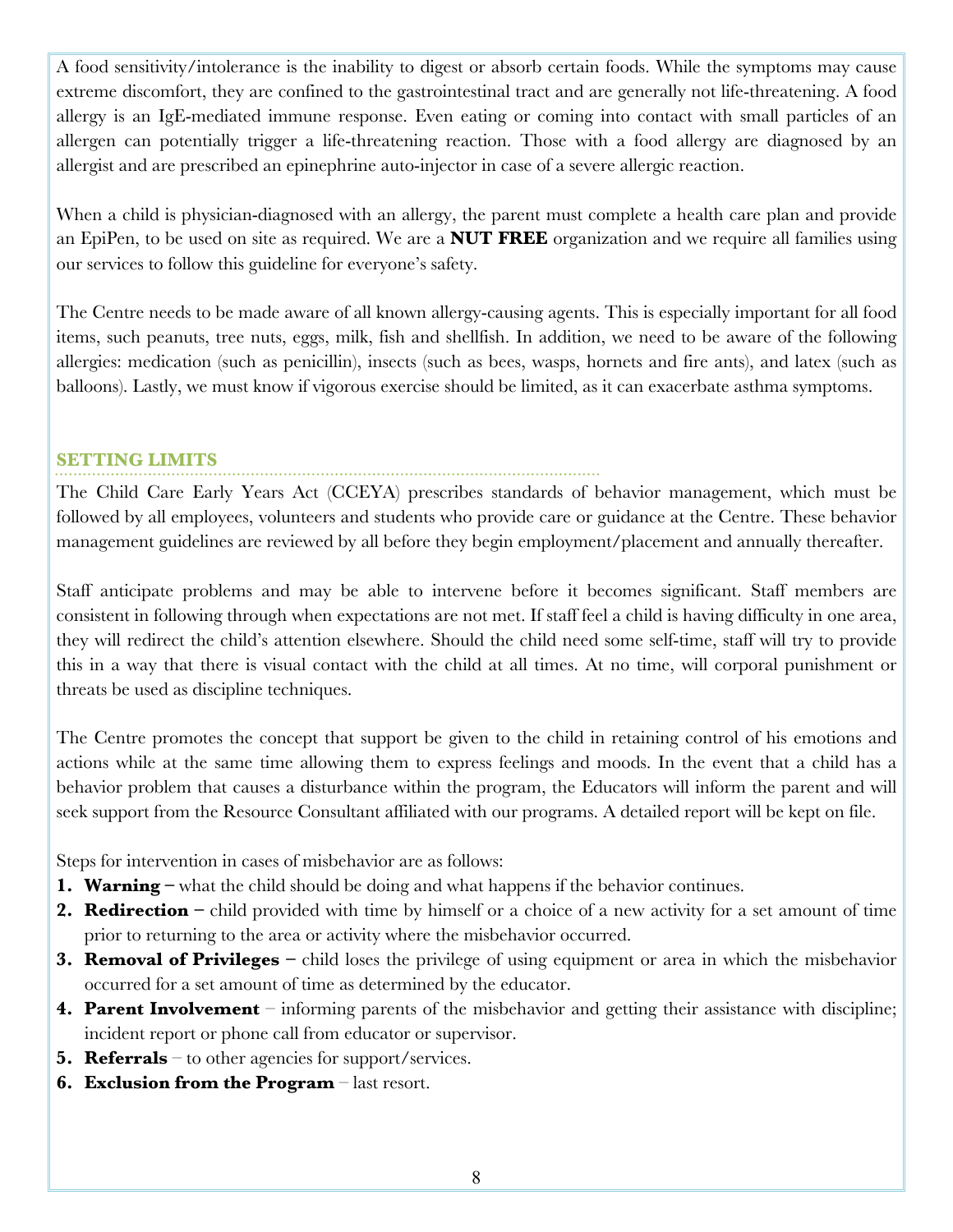# **PROHIBITED PRACTICES**

- $\triangleleft$  Using corporal punishment.
- v Using physical restraint of a child, such as confining the child to a high chair, car seat, stroller or other device for the purposes of discipline or in lieu of supervision.
- $\bullet$  Locking the exits of our facility from the inside and/or using a lock or lockable room or structure to confine a child that has been withdrawn from the group.
- $\bullet$  Depriving a child of basic needs including food, shelter, clothing or bedding.
- $\bullet$  Inflicting any bodily harm on children including making children eat or drink against their will.
- $\bullet$  Using harsh or degrading measures that would humiliate the child or undermine his or her self-respect.

# **PHOTOGRAPHS**

Your enrolment forms will include a request for written consent for your child to be photographed while participating in the childcare programs. Photographs will be used for self-recognition, gift making, the Hi Mama program, public relations and promotion purposes, etc. You will have the option of having your child's photo being used for some or all of the purposes indicated above.

# **FRENCH CHILD CARE PROGRAMS**

To respond to the needs and values of the francophone community, we offer exclusively French child care programs. As these are not French Immersion programs but programs that service our francophone families, we have put in place certain enrolment criteria to preserve the French language within the scope of these services. To enrol in a French program, a child must be able to speak and to understand French, or have at least one French-speaking parent that will support learning at home.

If after a period of six months, a child is not able to communicate in French per their age level and/or to understand their French-speaking Educators, parents/caregivers will be consulted. They will have to decide whether they would prefer to move their child to the English program, or to terminate the child care arrangement.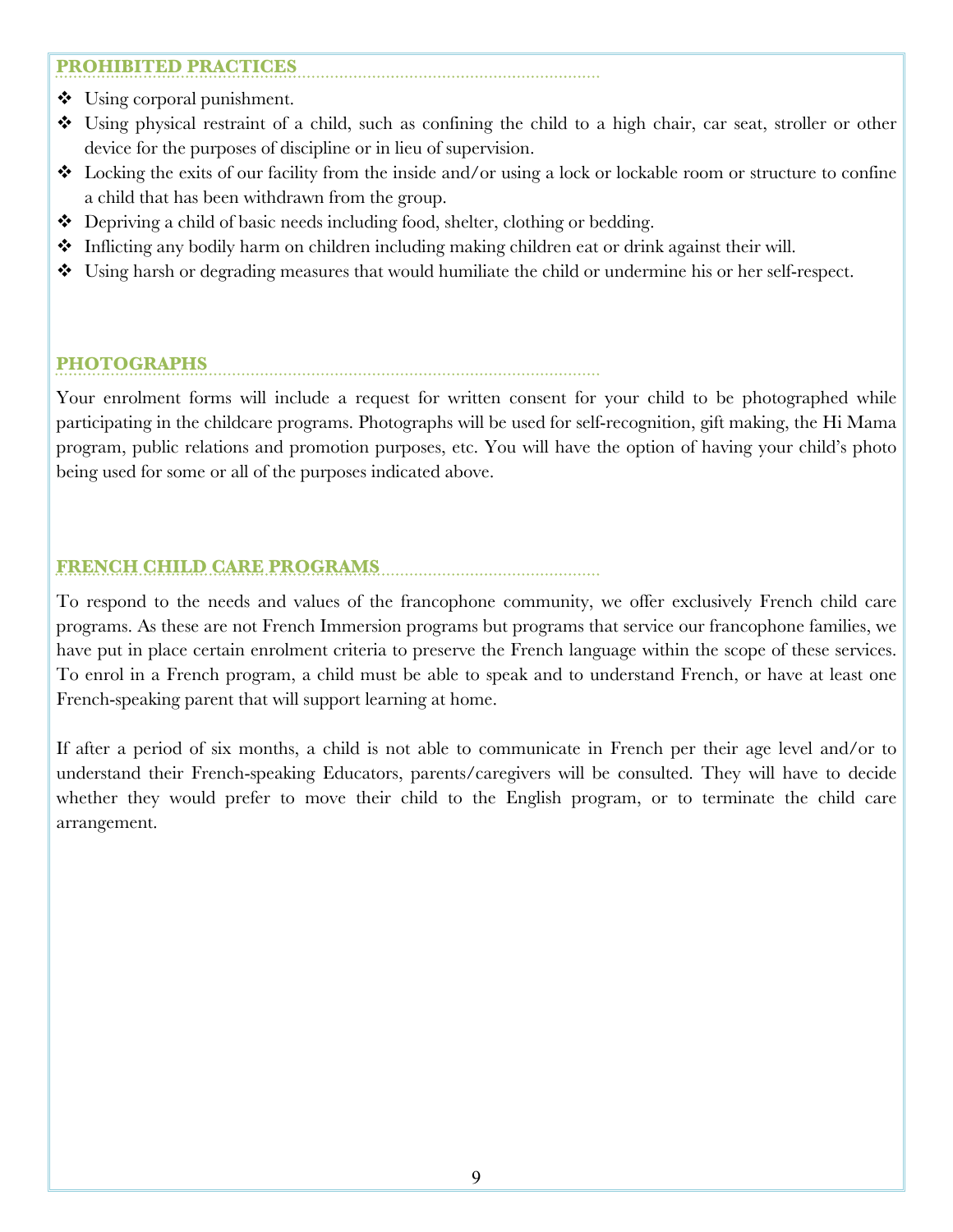*User Information* 

# **USER OPTIONS**

The Centre offers three user options: **Full-Time, Part-Time** and **Call-In**. **Full-Time** children attend five days a week. **Part-Time** children attend at least three days a week. **Call-In** users call on the day that care is needed and will be accepted if there is available space in the program with the existing staffing arrangement. Call-In Users do not need to commit to a schedule or a minimum amount of days in a month or year. However, they cannot book in advance and for that reason, the Centre cannot guarantee child care services.

Written user policies are available for review to assist you with identifying the user option you qualify for. If there is a change to your childcare needs, you will be able to change your user option by giving the Centre a one-month notice. We allow two user option changes per year, per child.

| <b>Block</b>                  | <b>Full-Time</b> | <b>Part-Time</b> | Call-In |
|-------------------------------|------------------|------------------|---------|
| <b>Infant</b> - Full $Day$    | \$37.15          | \$37.15          | \$37.15 |
| <b>Toddler - Full Day</b>     | \$31.80          | \$31.80          | \$31.80 |
| <b>Preschool</b> - Full $Day$ | \$26.50          | \$26.50          | \$26.50 |
| <b>School Age - Full Day</b>  | \$21.20          | \$21.20          | \$21.20 |
| <b>After School</b>           | \$10.60          | \$10.60          | \$10.60 |
| <b>Before/After School</b>    |                  |                  |         |

### **BLOCKS OF TIME**

#### **PAYMENTS & FEES**

All new users must pay an enrolment fee (deposit refunded upon file termination). The fee will be three (3) full days of care. **Deposits must be paid in full before care can begin, cash only.** All cash payments must be brought to the front desk, or deposited in the locked black box. No payments are to be given to educators. Annual receipts are issued for income tax purposes.

Invoices are produced monthly for Full-Time and Part-Time Users to reflect the fees for the upcoming month. Invoices will be sent electronically 10 days prior to the monthly due date. Fees are due as per payment due date. We accept online payments and cash payments.

Call-In Users are expected to pay in cash at drop off and cannot leave their child in our care until payment has been received. No exceptions will be made. If Call-In users book and do not attend as scheduled, they will be billed and must pay all outstanding fees before they can use our services again.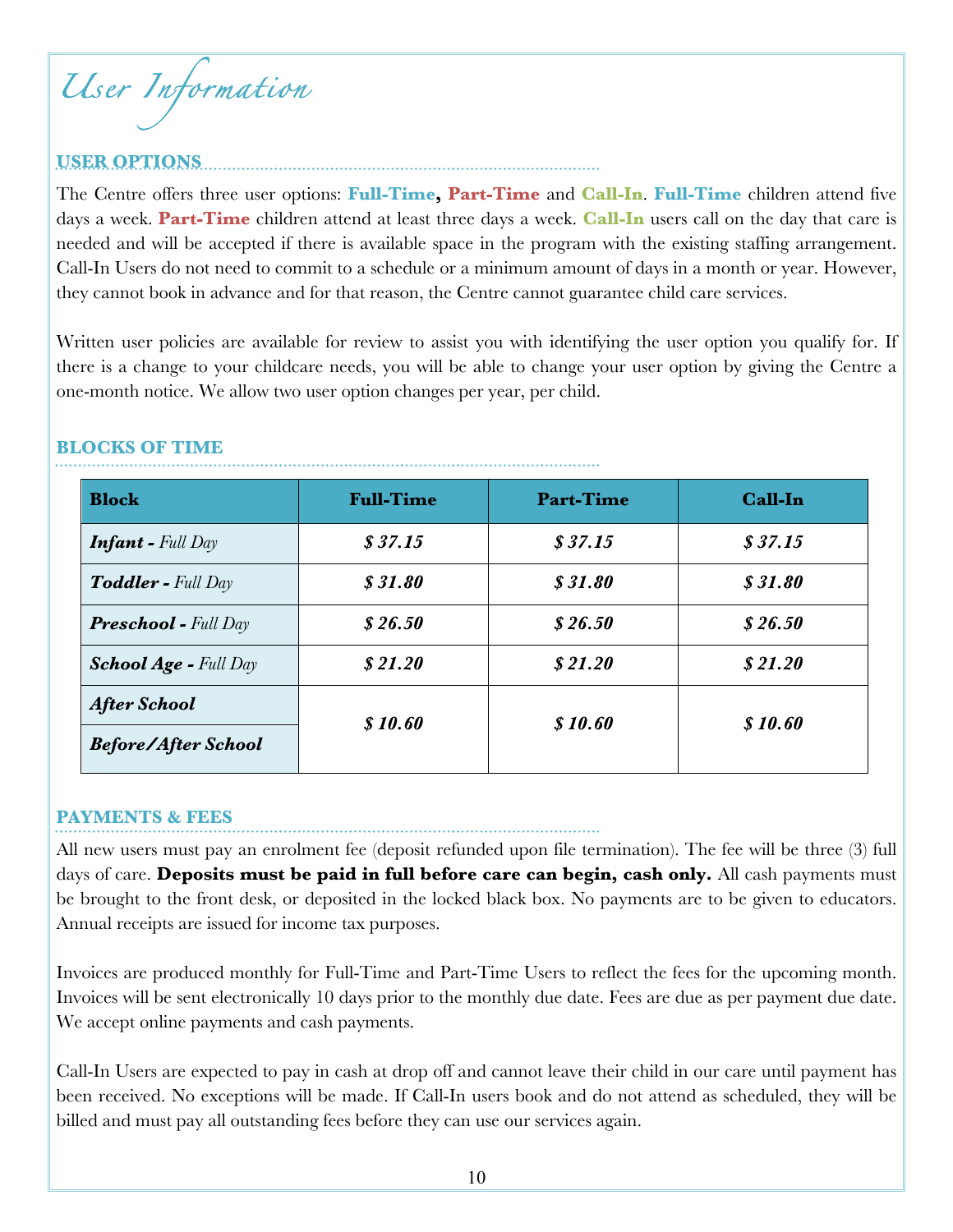In the event that a statement of account is not paid by the due date specified, a 5% interest charge would be added to your balance. Written notice of late payment will be given – payment arrangements will need to be made immediately. Failure to make timely payments will result in termination of the care arrangement.

#### **OTHER CHARGES**

A late fee of \$5.00 for every 15 minutes over 12 hours will apply if needed. In the event that you go over your scheduled block of time, you have a 15-minute window before you would be moved to and charged for the next block. If you arrive unannounced to drop-off your child, there will be a \$5.00 fee. If you do not attend as scheduled and fail to communicate with the Centre, you must pay for the block of time that was scheduled.

### **SCHEDULES**

Full-Time and Part-Time users are expected to complete and submit a monthly schedule by the due date. If they submit their schedule after the due date, a \$20 invoicing fee will be charged. If they do not provide a schedule, their child(ren) will not be included on our attendance list. If a parent still wishes to use our services, they can do so as a Call-In user. Once a schedule has been submitted, changes cannot be made. For absences, credit time will be used if available or the day will be paid. Additions can be made on a Call-In basis.

*HiMama* and staff Facebook accounts should not be used to provide schedules. We ask that you fill out the copies that we provide on a monthly basis. Online copies can also be found on our website: www.chapleauchildcare.ca. They can be printed and returned to the Centre, or filled in and emailed to chapleauchildcare@bellnet.ca. Please ensure that you indicate the hours of care that you will need so that we may staff accordingly.

# **CREDIT DAYS**

Children will accumulate up to 36 units of credit time per year, pro-rated on their attendance, at which time fees will not be charged. Parents will be charged for any days booked over and above the allotted amount. Credit time must be accumulated prior to use and cannot be carried over year to year. If a credit day is to be used for vacation, the absence must be indicated on the schedule. If a credit day it to be used for an illnessrelated absence, the absence and illness must be communicated to the Centre.

# **TERMINATION**

Parents are required to give a one-month notice when they are planning to withdraw their child from the program, or their deposit will be applied in lieu of notice. If the parent paid no deposit and has no credit days left to use, they will be billed. When notice is given, your deposit will be applied to your final statement to reduce the amount due. If there is no amount due, a refund will be issued to you.

If you do not use care as scheduled and you are not communicating with us, we reserve the right to terminate the arrangement and apply your deposit to your account. You would then need to re-enrol to use our service. Administrative staff conduct an annual update of all open child files by reaching out to parents/caregivers. If we do not hear back from you within one month since contact, we reserve the right to close your child's file.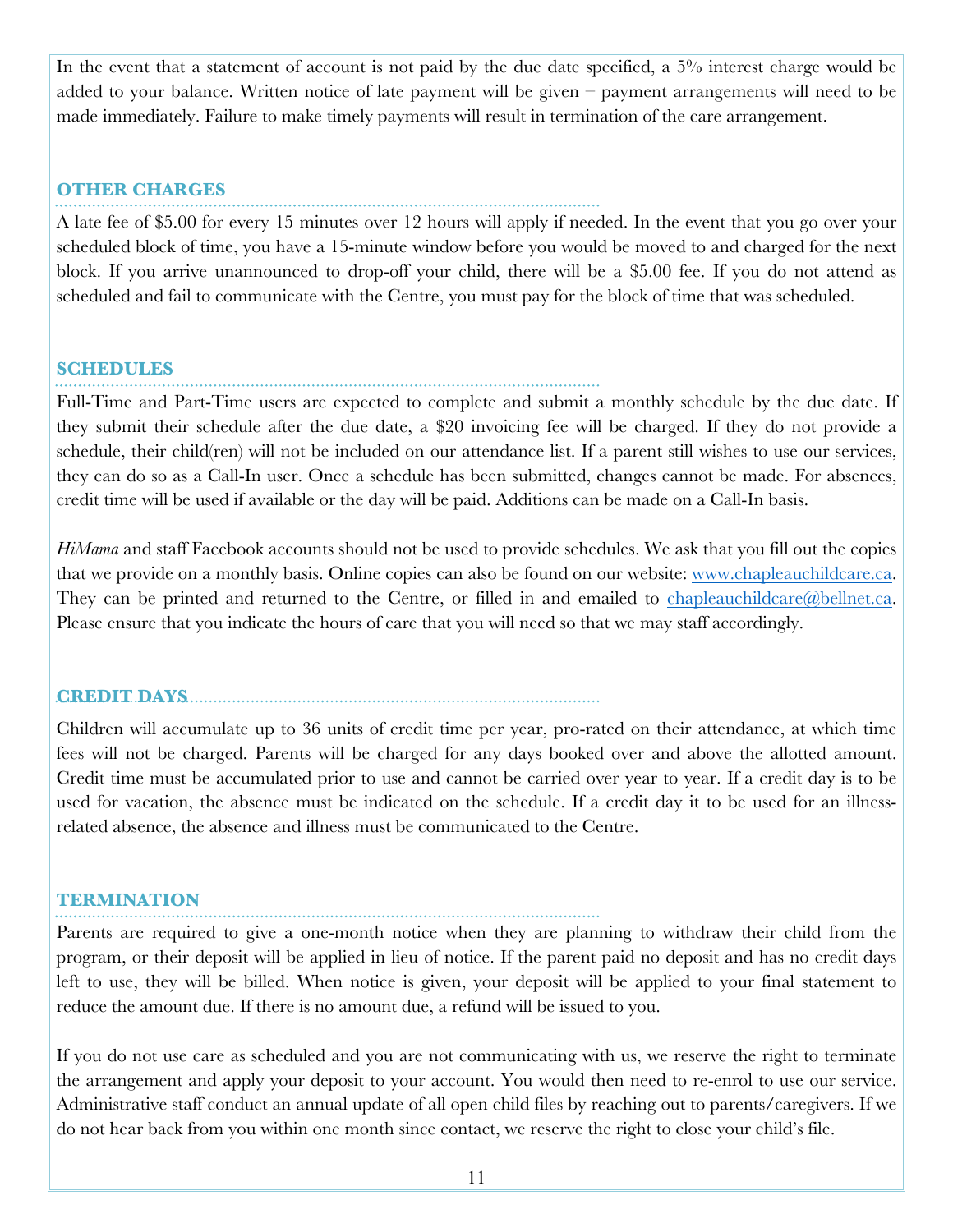What to Bring

#### **CLOTHING & SLEEPING SUPPLIES**

All children should be supplied with a change of clothing at all times. This should include: shirt, underwear, pants and socks. Since children participate in outdoor play on a daily basis, please ensure that weatherappropriate clothing is provided. (Summer: bathing suit, towel, hat, sunscreen, bug spray, etc.) (Winter: hat, mitts, coat, ski pants, boots.) (Rainwear for wet days: boots, raincoats, etc.) We keep a supply of extra clothing on hand in case of emergency. If your child has been sent home with Centre clothing, please ensure that these items are washed and returned as soon as possible. Children will also need a pair of indoor shoes or slippers.

The Centre supplies crib sheets and blankets for the Infant program and sheets and blankets for other child care programs. Other sleeping items (stuffed animals, etc.) must be supplied by parents. Children can nap as per personal schedules in the Infant program or during post-lunch nap sessions (12:30 p.m. to 2:30 p.m.) as a group in the Toddler and Preschool programs.

#### **DIAPERS & TOILETING SUPPLIES**

Parents are responsible to provide diapers, pull-ups or underwear for their child. The Centre keeps a supply of diapers on hand and will charge parents .50 cents per diaper that the Centre uses when a child runs out. The Centre uses and supplies disposable gloves, change pads and wipes for diaper changes. Creams, powders and lotions must be supplied by parents and should be labelled with the child's name.

The Centre will assist with toilet training children when they are developmentally ready and/or showing signs of interest. Parents are asked to ensure an adequate supply of underwear is provided to assist with this process. Parents are also asked to provide a toothbrush for the post-lunch teeth-brushing routine.

#### **FOOD SUPPLIES**

Parents are expected to supply bottles and baby food from home. Please ensure that these items are labeled with your child's name. The Centre will supply food when your child can eat from the posted menu. As per Public Health Sudbury & Districts requirements, our programs are **not** allowed to accept food items from home to be shared with other children. Food items must be purchased from a grocery store or prepared in an approved kitchen setting. The Centre normally bakes to celebrate birthdays.

#### **PERSONAL ITEMS**

As a general rule, we suggest that you leave toys and other personal items at home so they do not become lost or mixed in with the Centre's toys. Staff are not responsible for the loss or damage of any personal items left at the Centre. If your child does end up bringing items from home it is with the understanding that the item must be able to be shared with others or it will be placed in their cubby to be inaccessible to everyone.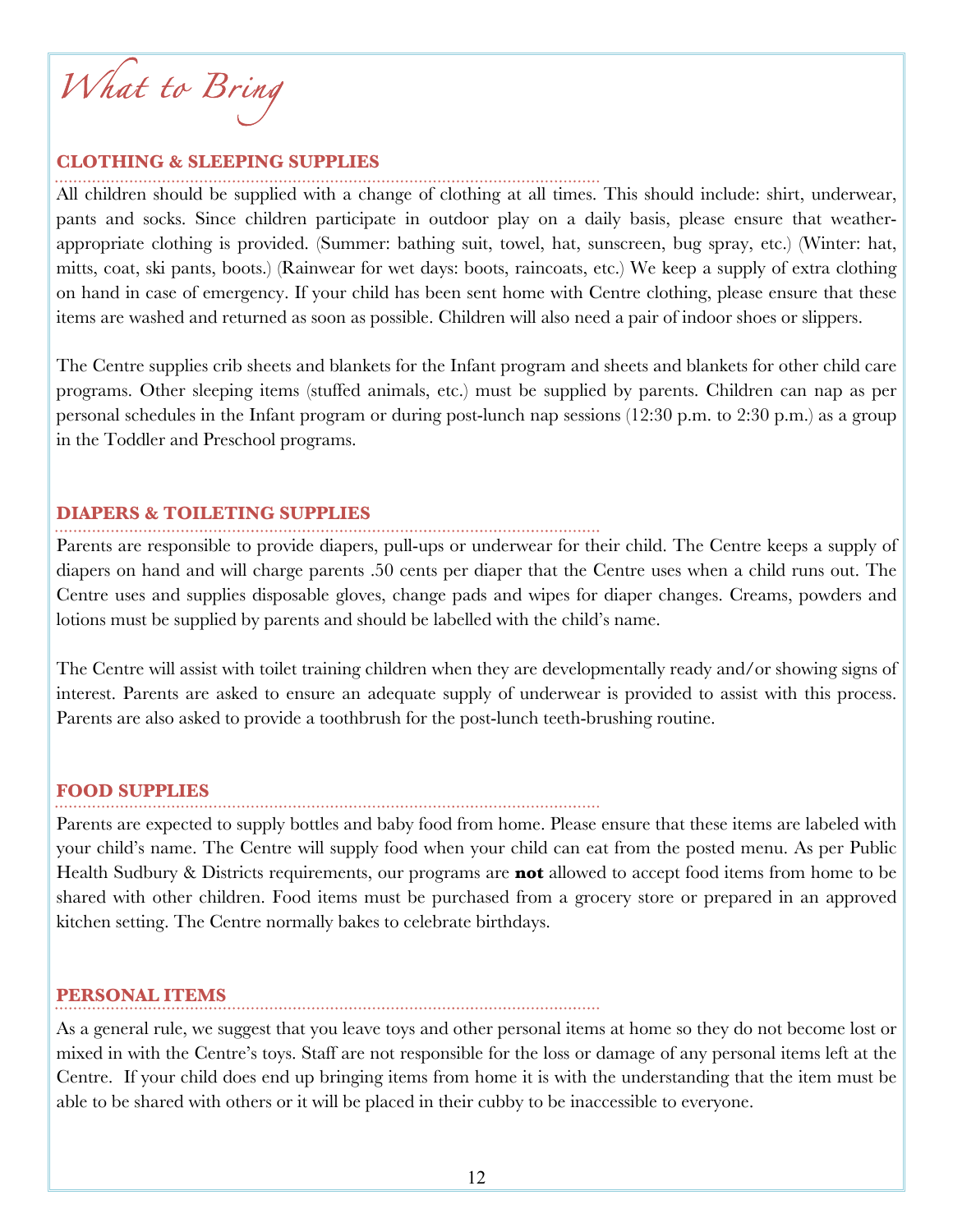# *M.E.D.U. Policies and Procedures*

# **PARENT ISSUES AND CONCERNS**

Despite our best efforts to ensure that everything goes smoothly and that our programs deliver the highest possible quality of care, we recognize that from time to time, parents may have complaints and/or concerns about the program. We strongly encourage parents to bring these concerns to our attention. Every effort will be made to solve problems and reach a mutually acceptable solution as quickly as possible. You can expect a follow up response to your concern in a minimum of 24 hours. Please feel free to ask to see a copy of our "Parent Issues and Concerns Policies and Procedures" if you wish to see more detailed information in this regard.

| <b>REPORTING PROCEDURE</b>                                                                  |                                                                                                                                                                                                                                                                                                                                                     |  |
|---------------------------------------------------------------------------------------------|-----------------------------------------------------------------------------------------------------------------------------------------------------------------------------------------------------------------------------------------------------------------------------------------------------------------------------------------------------|--|
| <b>Nature of Issue or Concern</b>                                                           | Steps for Parent or Guardian to Report Issue or Concern                                                                                                                                                                                                                                                                                             |  |
| <b>Program Room Related</b><br>(I.e. schedule, sleep arrangements,                          | Raise the issue or concern to:<br>The classroom staff directly $or$ the supervisor $or$ licensee.                                                                                                                                                                                                                                                   |  |
| toilet training, indoor/outdoor<br>activities, feeding arrangements, etc.)                  |                                                                                                                                                                                                                                                                                                                                                     |  |
| <b>General, Centre or Operations</b>                                                        | $\overline{Rais}$ the issue or concern to:                                                                                                                                                                                                                                                                                                          |  |
| <b>Related</b><br>(I.e. child care fees, hours of operation,<br>waiting lists, menus, etc.) | The supervisor or licensee.                                                                                                                                                                                                                                                                                                                         |  |
| <b>Staff, Supervisor, and/or</b>                                                            | Raise the issue or concern to:                                                                                                                                                                                                                                                                                                                      |  |
| <b>Licensee Related</b>                                                                     | The individual directly <b>or</b> the supervisor <b>or</b> licensee.<br>*All issues or concerns about the conduct of staff that puts a<br>child's health, safety and well-being at risk should be<br>reported as soon as parents/guardians become aware of the<br>situation.                                                                        |  |
| <b>Student/Volunteer Related</b>                                                            | Raise the issue or concern to:<br>The staff responsible for supervising the volunteer/student<br>or the supervisor or licensee.<br>*All issues or concerns about the conduct of students<br>and/or volunteers that put a child's safety and well-being at<br>risk should be reported as soon as parents/guardians<br>become aware of the situation. |  |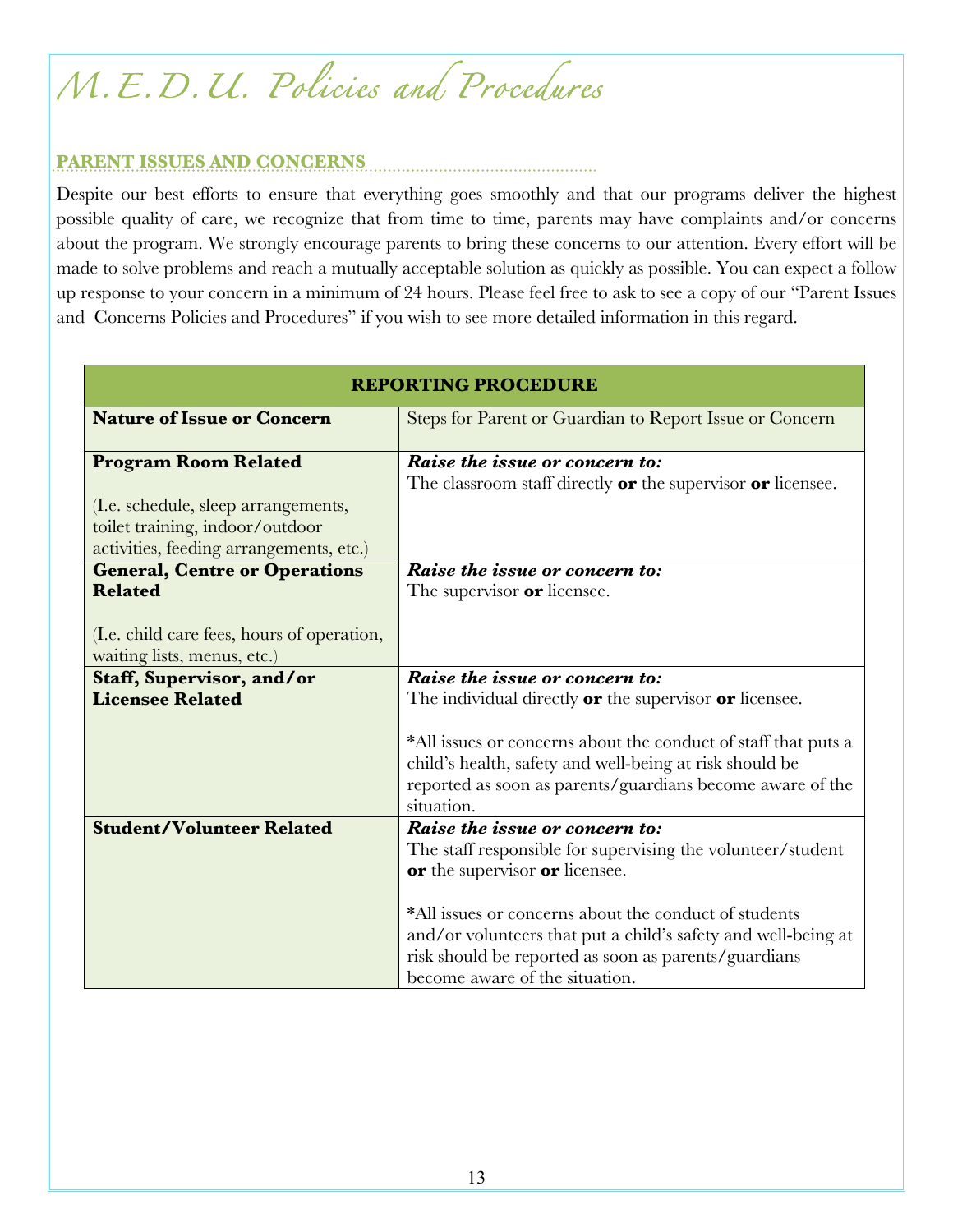#### **SERIOUS OCCURENCES**

Licensed child care centres are required to report serious occurrences to the Ministry of Education – Child Care Quality Assurance and Licensing department, which is responsible for child care licensing. To support transparency and access to information, a "Serious Occurrence Notification Form" will be posted on the parent information board for a period of ten days following the incident (located beside the infant/toddler room at the main site and in the entrance way at the French site).

Posting will give parents information about the incident and outline follow-up actions taken and the outcomes, while respecting the privacy of the individuals involved. Longer-term actions taken by the operator will also be included to help prevent similar incidents in the future, where applicable. Please feel free to ask for a copy of our "Serious Occurrence Policies and Procedures" should you wish to see more detailed information in this regard.

# **PROGRAM REQUIREMENTS FOR REST**

The Centre will ensure safe sleep conditions for children are maintained at all times by ensuring that each child in a licensed toddler or preschool group who receives child care for six hours or more in a day has a rest period not exceeding two hours in length. The Centre will also ensure that every child in a licensed toddler, preschool or kindergarten group is permitted to sleep, rest or engage in quiet activities based on their needs.

# **INFANT SLEEP AND SUPERVISION**

The Centre ensures that all children younger than 12 months who receive child care are placed for sleep in a manner consistent with the recommendations set out in the document entitled "Joint Statement on Safe Sleep: Preventing Sudden Infant Deaths in Canada", published by the Public Health Agency of Canada, as amended from time to time, unless the child's physician recommends otherwise in writing. We ensure that:

- Periodic direct visual checks are made to look for indicators of distress or unusual behaviours.
- There is sufficient light in the sleeping area or room to conduct direct visual checks.
- There are written policies and procedures with respect to sleep (which can be viewed upon request).
- Children will be assigned to individual cribs or cots.
- Parents will be consulted respecting a child's sleeping arrangements at the time the child is enrolled and at any other appropriate time, such as transitions between programs or rooms or upon a parent's request.
- The observance of any significant changes in a child's sleeping patterns or behaviours will be communicated to parents and will result in adjustments to the manner in which the child is supervised during sleep.
- We include details regarding the performance of direct visual checks, including how frequently direct visual checks will be performed and how direct visual checks will be documented.

### **ELECTRONIC MONITORING DEVICES**

The Centre ensures that **if** electronic sleep monitoring devices are used that:

- Each electronic sleep-monitoring device is able to detect and monitor the sounds and, if applicable, video images, of every sleeping child.
- The receiver unit of the electronic sleep-monitoring device is actively monitored by employees at all times.
- Each electronic sleep-monitoring device is checked daily to ensure it is functioning properly.
- Electronic sleep monitoring devices are not used as a replacement for the direct visual checks required.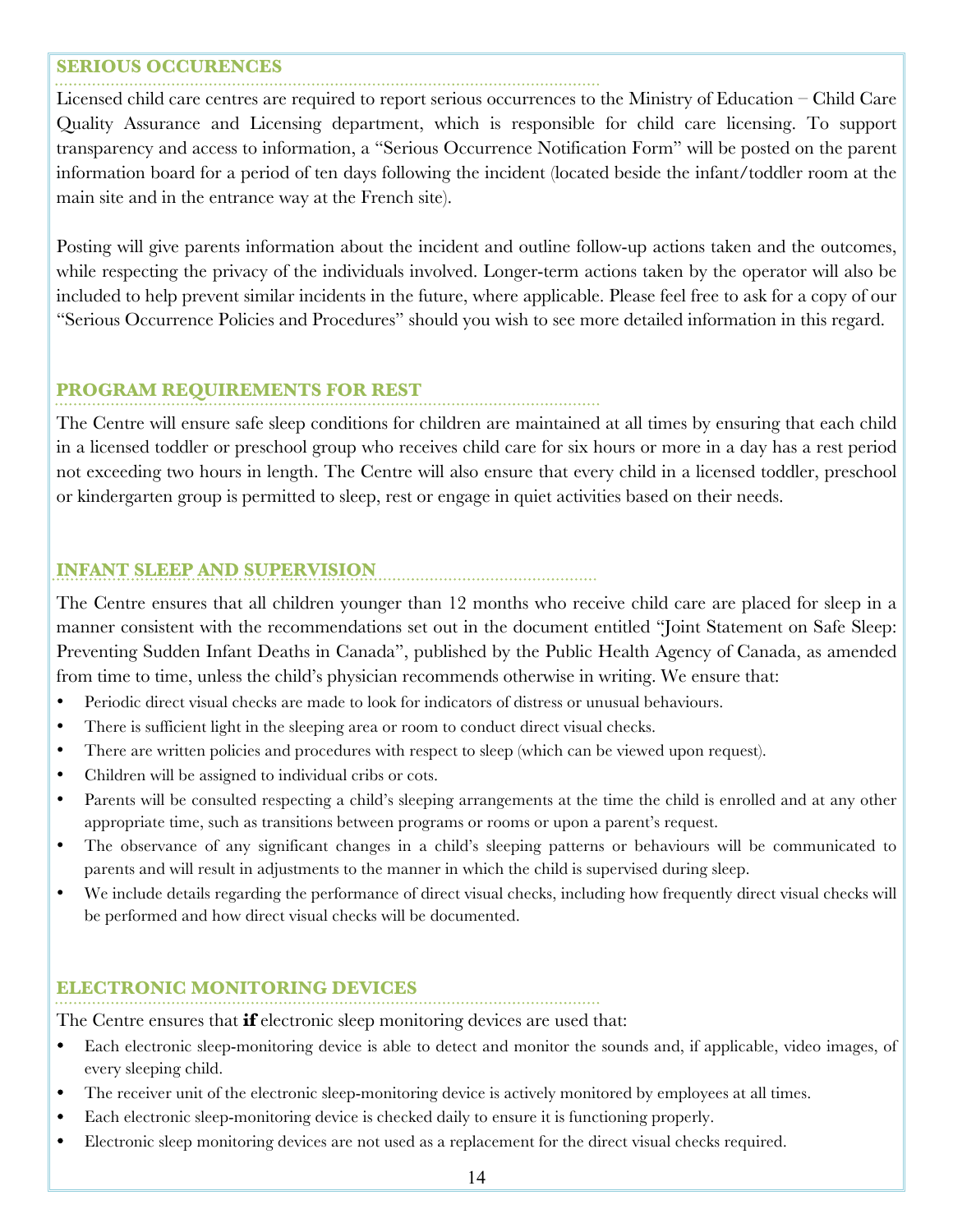# **SUPERVISION FOR VOLUNTEERS AND STUDENTS**

The Centre accepts students and volunteers from time to time to do school and/or volunteer placements. We have a policy in place, which ensures that students and volunteers are made aware of our operating policies and procedures re: behavior management, serious occurrences, child abuse, anaphylactic treatment, etc. They review these prior to the onset of their placement and annually thereafter as applicable.

All students and volunteers are given an orientation period in the program in which they will be placed. They are only responsible to assist Educators as they deliver their daily programming and are never allowed to be left alone with children. Please feel free to ask to see a copy of our "Child Care Supervision Policy for Volunteers and Students" should you wish to see more detailed information in this regard.

### **WAITING LIST**

We do not charge parents a fee or deposit for the placement of their child on a waiting list for an unsecured spot with the Centre. We maintain our waiting lists (if applicable) in a transparent manner and make information about the waiting list available to prospective parents in a way that maintains the privacy and confidentiality of the children on the list.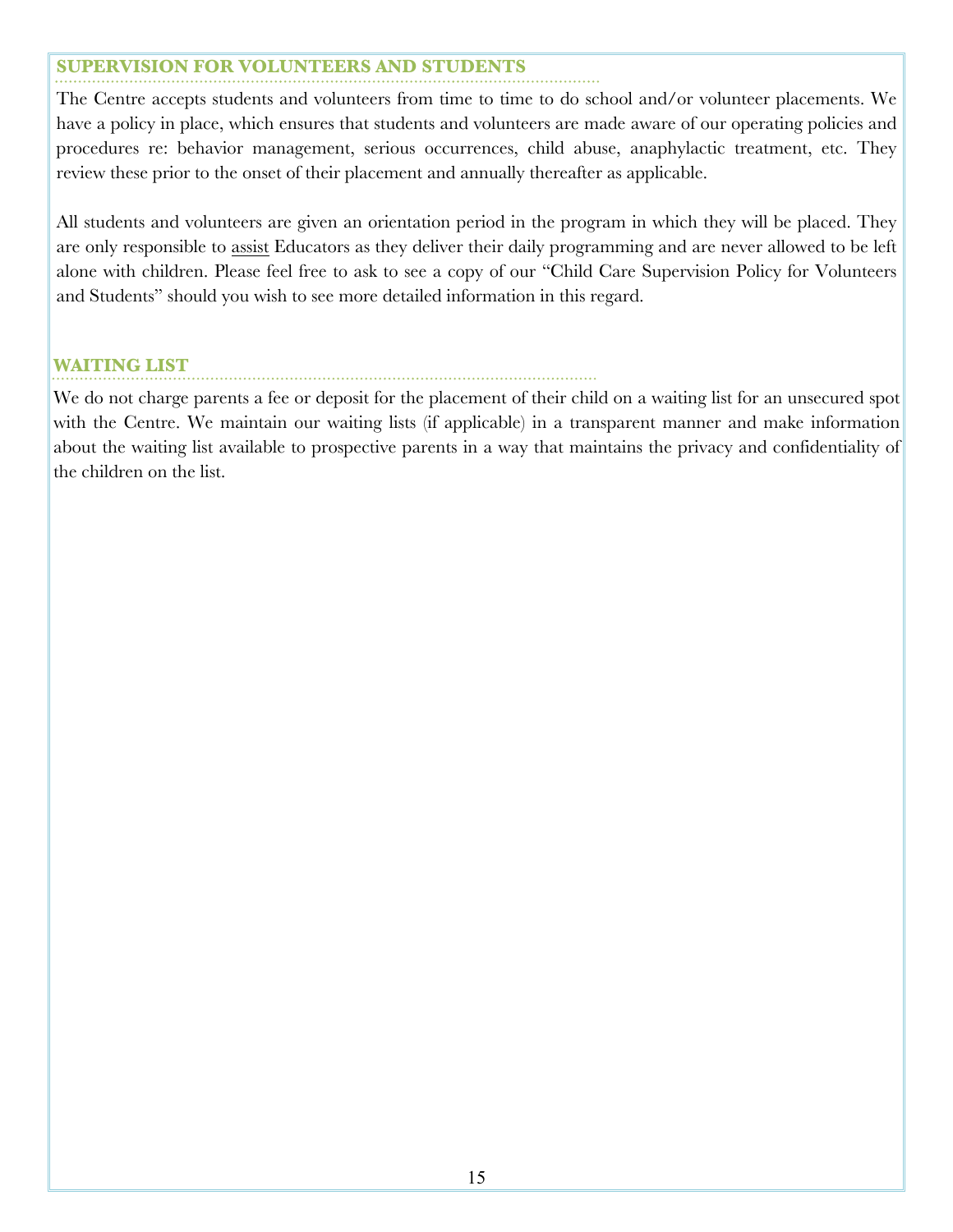*Health and Wellbeing* 

# **ILLNESS**

One of the realities of having children is that, from time to time, childhood illness will arise. In a child care situation where there are many children together, a cold, the chicken pox, or any other communicable illness can spread very quickly. Our Centre does its best to ensure that your child is not in contact with children who have a contagious illness. The Centre follows the guidelines prepared and approved by the Canadian Pediatric Society and adapted by Public Health Sudbury and Districts.

Children should be able participate in our daily activities. The final decision as to whether or not a child should be excluded from the program is the responsibility of the Assistant Supervisor/Designate in conjunction with the Executive Director.

If a child shows symptoms of illness during the day, they will be isolated from the rest of the group and the parent/emergency contact will be notified to make pick-up arrangements. Your child may return to the program when symptoms (as per exclusion table) have disappeared. If the illness is a communicable disease, a form must be completed by a physician prior to re-admittance. Please speak to your Educator to request a form.

| <b>EXCLUSION TABLE</b>                                       |                                                                                                                        |  |
|--------------------------------------------------------------|------------------------------------------------------------------------------------------------------------------------|--|
| <b>Illness</b>                                               | <b>Exclusion Policy</b>                                                                                                |  |
| Common Cold                                                  | Do <b>not</b> exclude unless too ill to take part in activities.                                                       |  |
| Cold with Fever                                              | Do not exclude unless too ill to take part in activities.                                                              |  |
| Ear Infection                                                | Do <b>not</b> exclude unless too ill to take part in activities.                                                       |  |
| <b>Strep Throat</b>                                          | Exclude until 24 hours after treatment has begun.                                                                      |  |
| Pink Eye                                                     | Exclude <b>only</b> if discharge is pus (yellow, thick) and then until antibiotic<br>has been taken for 1 full day.    |  |
| Diarrhea                                                     | Exclude until child is symptom free for 48 hours if they have had two or<br>more episodes of diarrhea.                 |  |
| Vomiting                                                     | Exclude if two or more episodes of vomiting occur and until symptoms<br>subside and child can take part in activities. |  |
| Head Lice                                                    | Children should <b>not</b> be excluded or sent home because of head lice.<br><b>Must have treatment.</b>               |  |
| <b>Communicable Diseases</b><br>(Chicken Pox, Measles; etc.) | Excluded as per Reportable Communicable Diseases Table. Guidelines<br>can be viewed upon request.                      |  |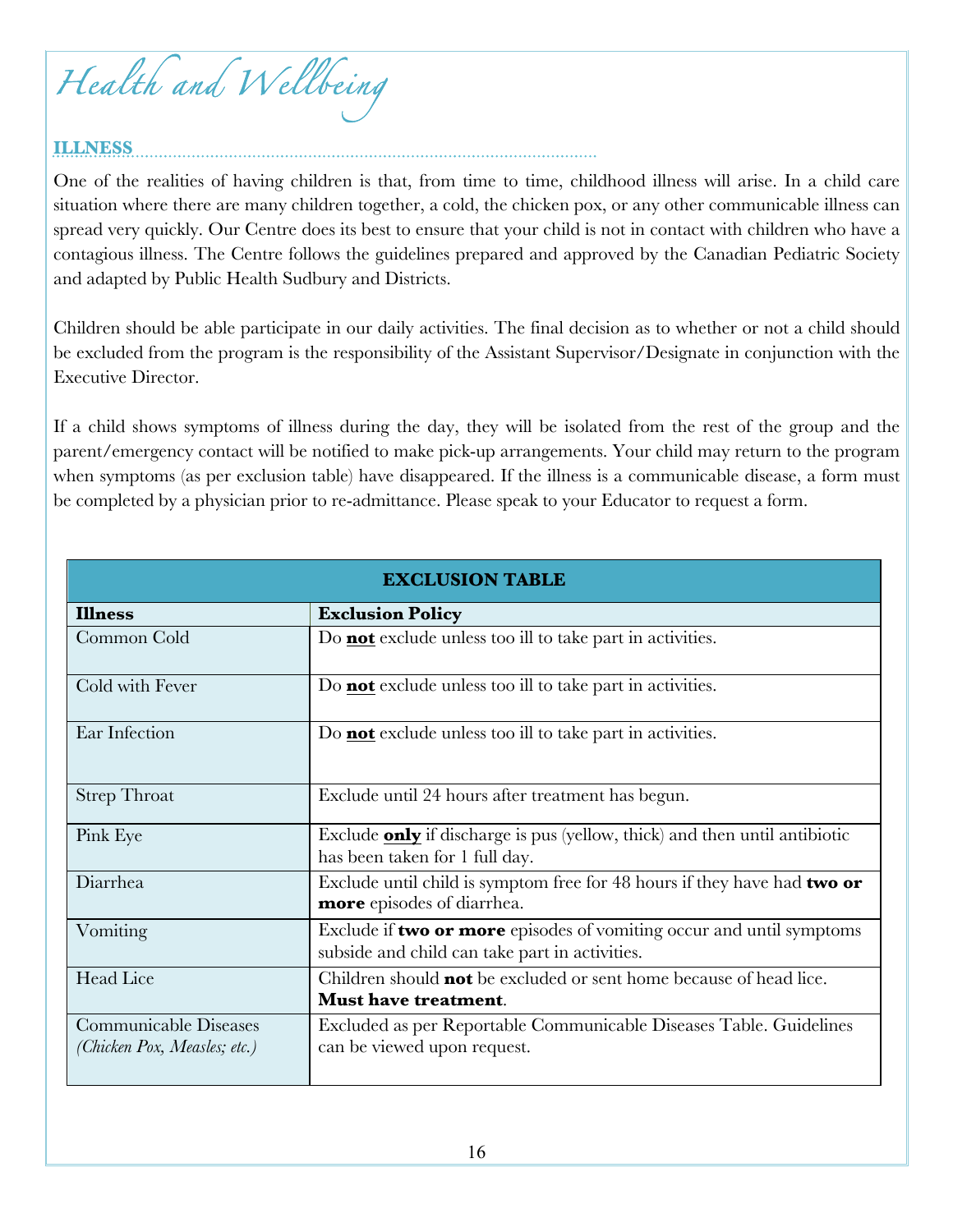#### **ADMINISTRATION OF MEDICATION**

The Centre administers prescription medications only. Prescription labels must be affixed to the container and must include the child's name, the name of the medication, the amount and time of the required dosage, the doctor's name, etc. A medication consent form must be completed and signed by parents prior to the administration of the medication. Designated staff are responsible for the administration of medications and any related record-keeping. If a child is not allowed to receive certain medications and/or medical treatment for religious reasons, parents must provide written information in this regard.

The Centre is not allowed to administer non-prescription medications. In the event that your child requires administration of a non-prescription medication, you are welcome to visit the Centre to administer the medication and take the container away with you.

#### **DAILY OBSERVATION AND CHILD WELLNESS**

Our commitment to ensuring the wellbeing and comfort of all children is our first priority. There are occasions when children should not attend childcare, namely when they develop symptoms of illness. Staff are required to assess children's health upon arrival each morning prior to admittance. If a child is unable to participate fully in all aspects of the program, indoors and outdoors, the child must remain at home for their own comfort.

#### **HANDWASHING PROCEDURES**

In order to minimize the spread of communicable illnesses, parents are responsible for washing their child's hands upon arrival to the program daily. This applies to all children in all programs at both sites. Thank you for your assistance with this matter.

#### **IMMUNIZATION**

In accordance with regulations determined by Public Health and the Child Care Early Years Act, health information must be provided **prior to entry** to a childcare program. Children must have immunization according to local requirements. If a child is to be exempted from immunizations for religious reasons or follows a different immunization schedule for medical reasons, parents must provide written information in this regard. "Statement of Medical Exemption" forms are available at the Centre.

#### **EMERGENCY CARE AND TRANSPORTATION**

Your enrolment forms include a request for written consent for emergency care and transportation in the event your child suffers an injury or sudden illness while participating in our programs. Treatment can consist of: calling a physician, carrying out their instructions, or transporting your child to hospital or physician's office by ambulance or personal vehicle. This consent allows us to address the situation in a timely manner while simultaneously reaching you and awaiting your arrival to the medical facility.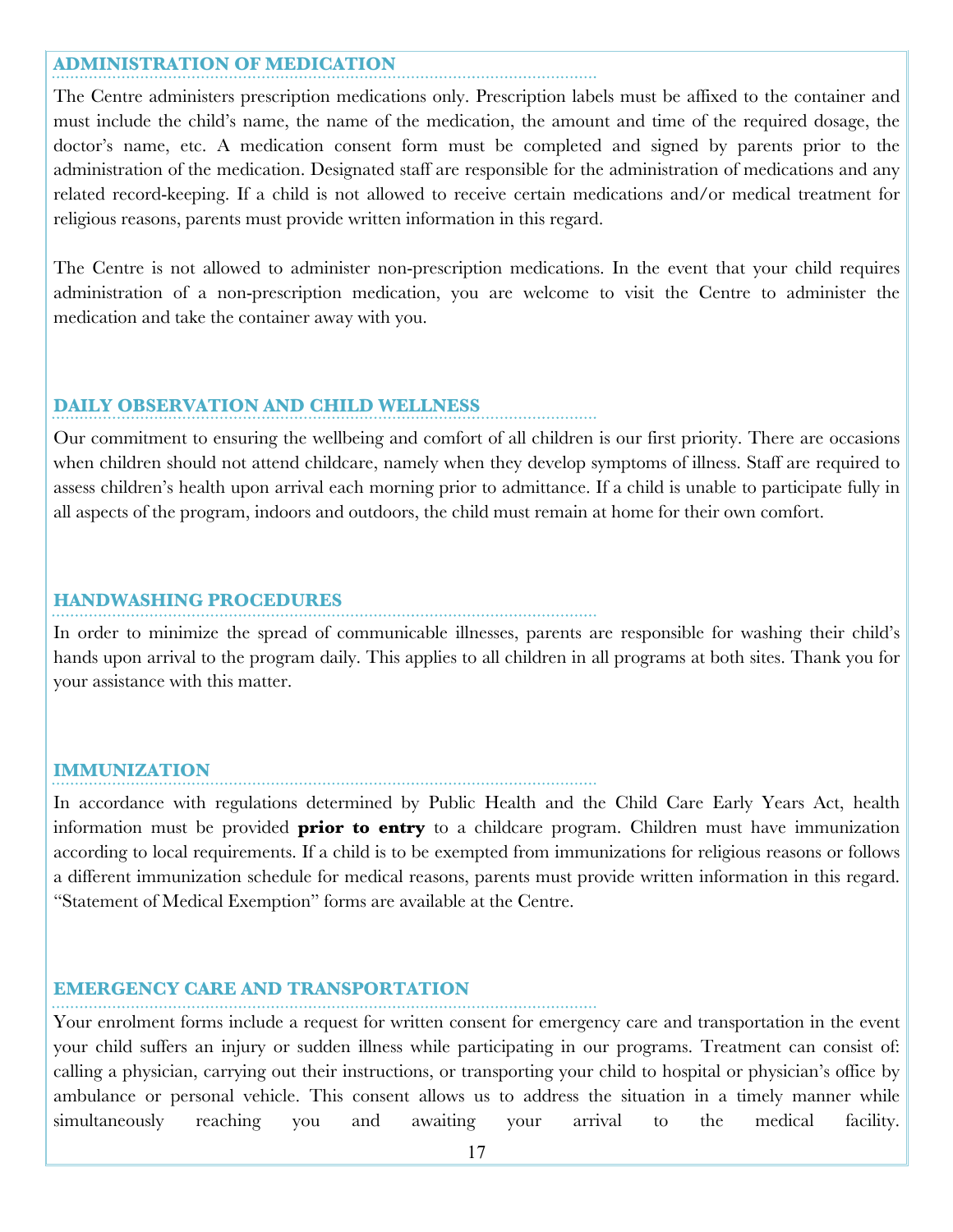#### **HEALTHCARE PLANS**

The Centre will ensure healthcare plans are developed and implemented for children with identified health care needs attending our programs. Health care plans will be developed in consultation with parents. They will be updated annually unless new information becomes apparent and are reviewed annually by all staff to ensure awareness of individual children's health issues and plans of action to deal with the health issues.

#### **INDIVIDUAL SUPPORTS PLANS & INCLUSIVE PROGRAMMING**

The Centre will ensure that individualized support plans and inclusive programming are developed and implemented for children with needs that attend our programs. Programming will be developed in consultation with parents, the Resource Consultant associated with our programs and any other relevant parties involved with the child. Programming will regularly be monitored, evaluated and reviewed on an ongoing basis to ensure goals and objectives are current and relevant.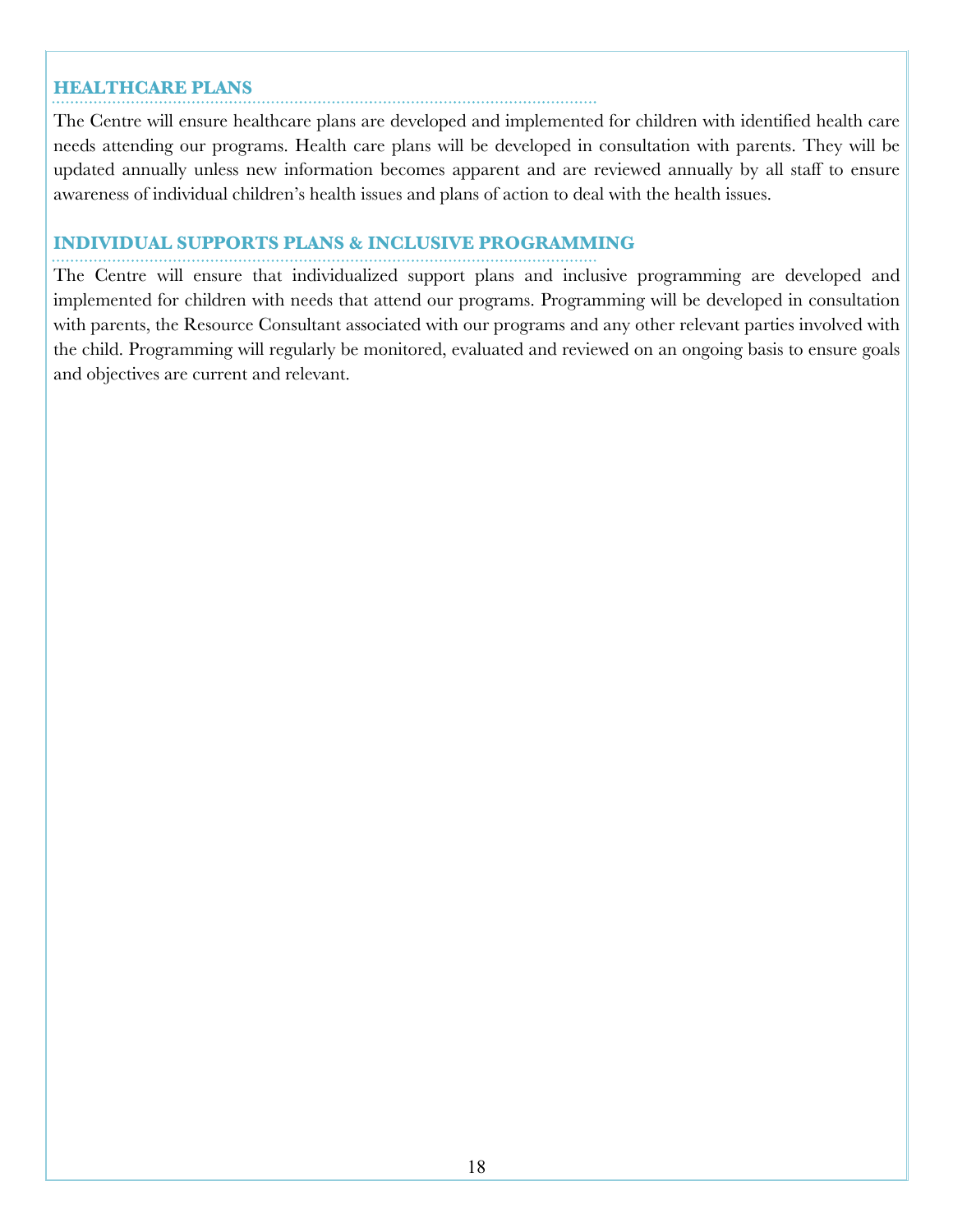*Safety* 

# **REDUCED RATIOS**

As our programs operate for six hours or more per day, we are able to implement reduced ratios for periods of arrival for 90 minutes after the program starts, and departure for 60 minutes before the program ends. We also use reduced ratios for nap time periods. We never use reduced ratios for Infants or for outdoor play time.

# **MIXED AGE GROUPING**

Children are grouped by age so that broad similarities in interest, ability and attention span may be considered in program planning, physical space and equipment. However the use of mixed age groupings allows for the exercise of other options. Mixed aged approval may be granted by the Ministry to allow children from one age group to transition into the next age group in a way that is responsive to the developmental progression of each child and to provide flexibility with regard to enrolment. Subsection 8*(2)* allows for mixed age groupings to be used in more than one room.

#### **VIDEO VIEWING SYSTEM**

The Centre is committed to quality, anti-bias child care and early learning in all of its programs. In order to assist parents and professionals in maintaining this commitment, the Centre monitors all playrooms and playgrounds at the main site by video camera system. The French Site offers a camera system controlled entrance. The videotaping procedure will allow parents and professionals the opportunity to:

- 1) Ensure the health and safety of all children using our programs and services.
- 2) Ensure the health and safety of all staff working in our programs.
- 3) Observe growth and development of children.
- 4) Plan curriculum relevant to developmental needs.
- 5) Evaluate quality program outcomes.
- 6) Enhance parent/education relationships.
- 7) Evaluate student performance.
- 8) Engage in self-evaluation.
- 9) Determine staff professional developmental needs.
- 10) Enhance supervisory opportunities.

### **CENTRE CLOSURE PROCEDURES**

In the event of inclement weather, the Centre will determine closure on an as needed basis. Staff members will inform parents of the closure and it will also be broadcast on JJAM FM. If the Centre is open and weather turns foul during the day, the Centre will remain open until all children have been picked up. We ask that parents pick up their children as soon as possible to allow our staff to return home safely.

Any other emergency situation affecting our community that could result in the Centre being unable to offer services will be communicated to parents via telephone, radio or other mode of communication. Fees will either be adjusted or waived depending on the type of closure and when it occurs.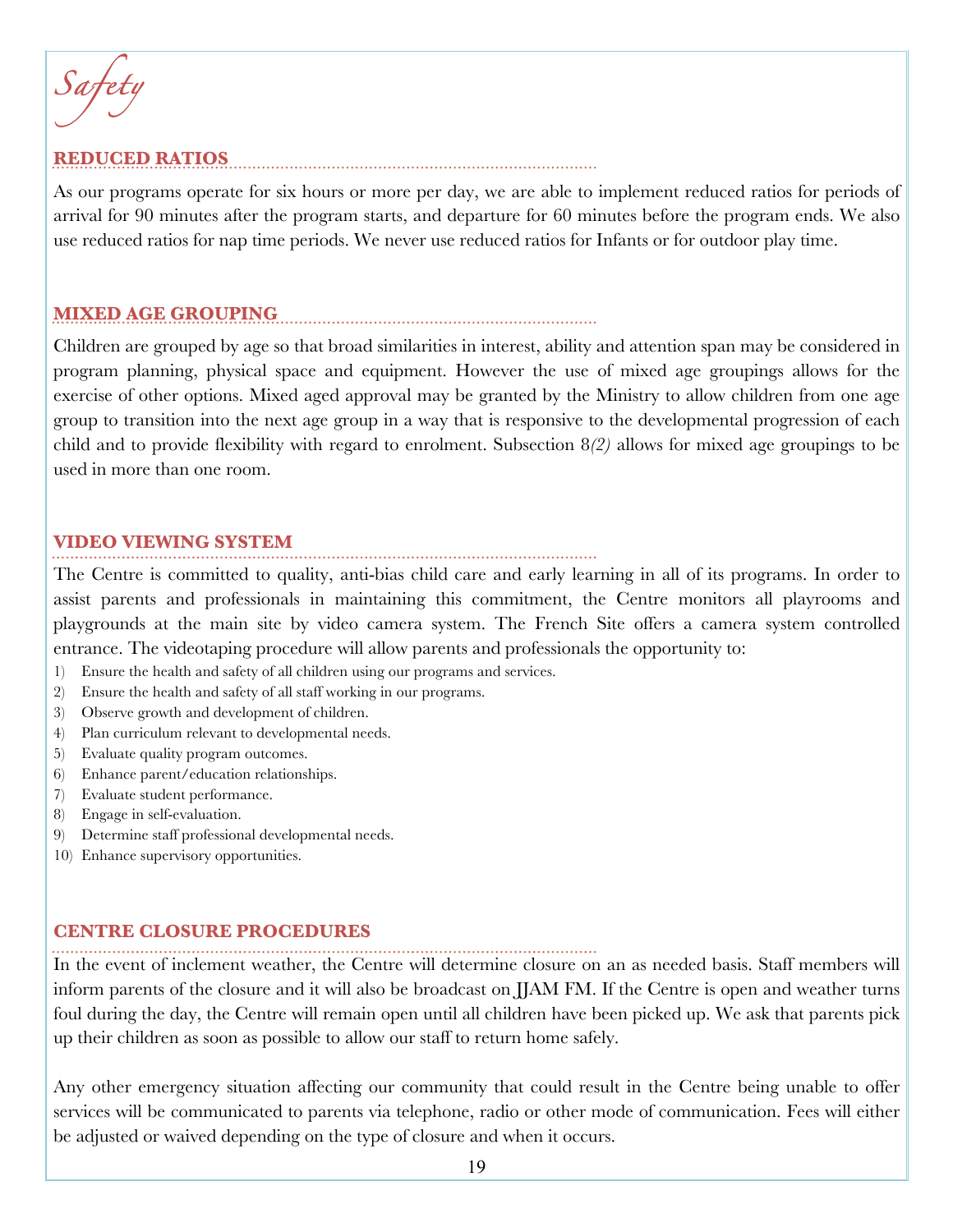# **EMERGENCY MANAGEMENT PROCEDURES**

| <b>EMERGENCY</b>                                                  |                                                                                                                                                                                                                                                                                                                                                                                                                                                                       |  |
|-------------------------------------------------------------------|-----------------------------------------------------------------------------------------------------------------------------------------------------------------------------------------------------------------------------------------------------------------------------------------------------------------------------------------------------------------------------------------------------------------------------------------------------------------------|--|
| Power Outage                                                      | Note details of situation.<br>$\circ$<br>Determine if service can still be offered (how long power will be out; plan food<br>$\circ$<br>preparation arrangements; etc.).                                                                                                                                                                                                                                                                                              |  |
| Affecting the Centre only<br><i>OR</i><br>Affecting the community | Set up back up telephone to take and make calls.<br>$\circ$<br>Inform parents that service is available, if applicable or make arrangements for children to<br>O<br>be picked up if required.<br>Report situation to relevant parties.<br>$\circ$                                                                                                                                                                                                                     |  |
| No Heat                                                           | Note details of situation.<br>$\circ$<br>Determine if service can still be offered (how long will we be without heat; etc.).<br>$\circ$<br>Inform parents that service is available, if applicable or make arrangements for children to<br>$\circ$<br>be picked up if required.<br>Report situation to relevant parties.<br>O                                                                                                                                         |  |
| <b>School Closure</b>                                             | Note details of situation.<br>$\circ$<br>Determine if situation causing school closure will have any effect on Centre operations.<br>$\circ$<br>If so, parents will need to be informed that the Centre will close and that their children<br>$\circ$<br>need to be picked up. If not, arrangements may need to be made to accept children into<br>the child care programs earlier than normal.<br>Report situation to relevant parties.<br>O                         |  |
| Poor Weather                                                      | Note details of situation.<br>$\circ$<br>Determine if weather conditions warrant early closing or cancellation of programs.<br>$\circ$<br>If applicable, inform parents of plans to close programs early and make arrangements for<br>$\circ$<br>children to be picked up.<br>Report situation to relevant parties.<br>$\circ$                                                                                                                                        |  |
| Fire Evacuation                                                   | Note details of situation.<br>$\circ$<br>Follow fire evacuation procedures. Gather at designated safe place if required.<br>$\circ$<br>Determine if service can still be offered.<br>$\circ$<br>Inform parents that service is available, if applicable or make arrangements for children to<br>$\circ$<br>be picked up if required.<br>Report situation to relevant parties.<br>O                                                                                    |  |
| Community Evacuation                                              | Note details of situation.<br>$\circ$<br>Inform parents that the Centre will close and that their children will need to be picked up<br>$\circ$<br>immediately due to the evacuation situation.<br>Inform parents that a public announcement will be made indicating when operations will<br>$\circ$<br>resume as usual.<br>Report situation to relevant parties.<br>O                                                                                                |  |
| <b>Boil Water Advisory</b><br><b>OR</b>                           | Note details of situation.<br>$\circ$<br>Determine if service can still be offered (how long will we be without water; do we have<br>$\circ$<br>alternatives available and in place to prepare and serve food, conduct toileting, diapering,                                                                                                                                                                                                                          |  |
| No Water                                                          | toothbrushing and handwashing routines, etc.).<br>Inform parents that service is available indicating our back up arrangements, if applicable<br>$\circ$<br>or make arrangements for children to be picked up if required.<br>Report situation to relevant parties.<br>O                                                                                                                                                                                              |  |
| Lockdown                                                          | Note details of situation.<br>$\circ$<br>Follow lockdown procedures as applicable.<br>$\circ$<br>Determine if service can still be offered based on the cause of the lockdown and upon<br>O<br>completion of the lockdown.<br>Upon completion of lockdown, inform parents whether service is available or cancelled<br>$\circ$<br>due to the situation, and make arrangements for children to be picked up if required.<br>Report situation to relevant parties.<br>O |  |
| Other                                                             | Note details of situation.<br>$\circ$<br>Determine if service can still be offered based on emergency situation.<br>$\circ$<br>Inform parents that service is available, if applicable or make arrangements for children to<br>$\circ$<br>be picked up if required.<br>Report situation to relevant parties.<br>O                                                                                                                                                     |  |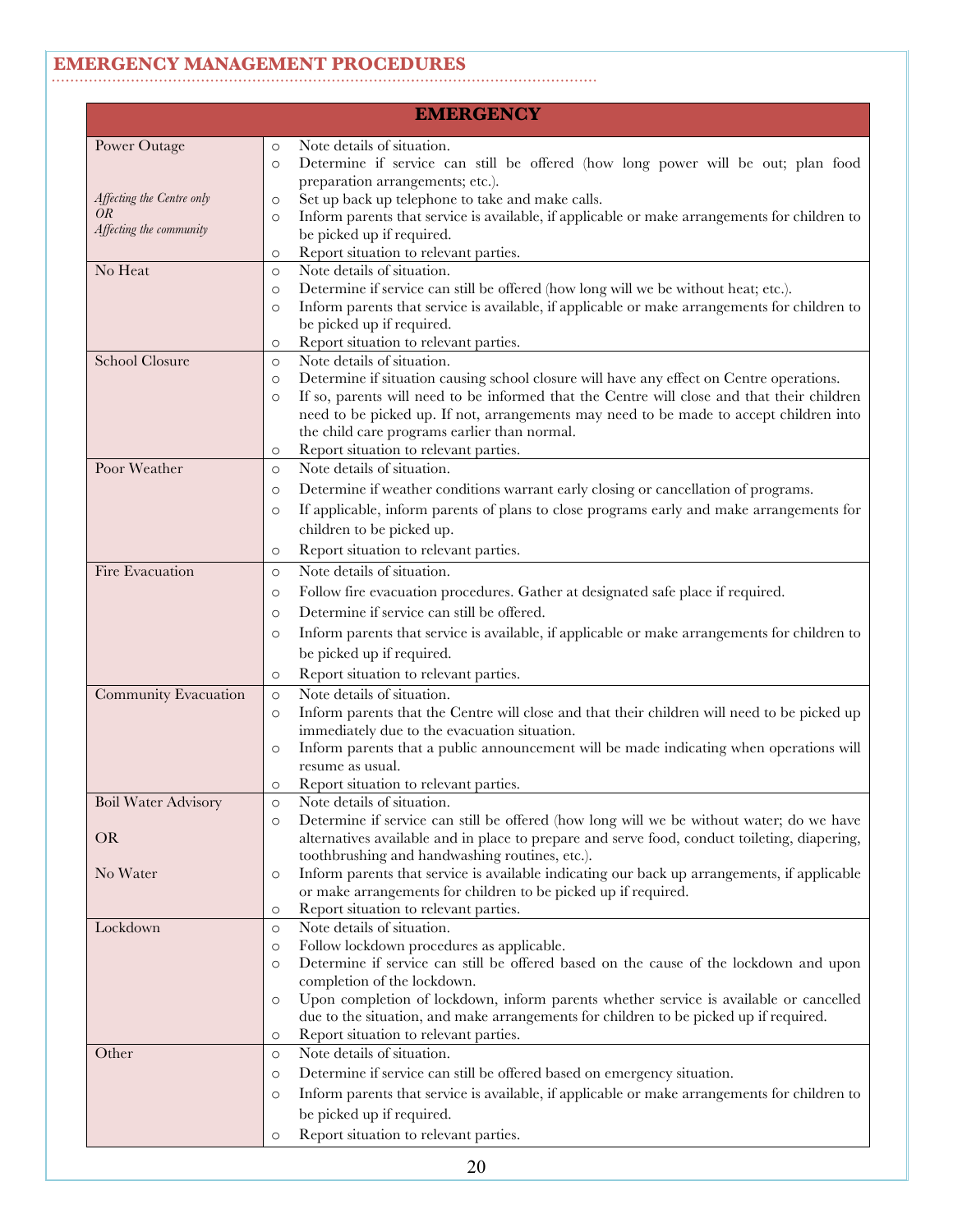# **FIRE DRILL, LOCKDOWN & EVACUATION PROCEDURES**

Your child will participate in monthly fire and emergency drills. The procedure is posted in each childcare room throughout the building. The purpose of the drill is to accustom your child to evacuating the building in a prompt and orderly manner without panic.

In case of an emergency situation that makes the main site premises unsafe, the children will be evacuated to Aux Trois Moulins Restaurant. In case of an emergency situation that makes the French site premises unsafe, the children will be evacuated to the Catholic Church. The French site participates in regular lockdown and fire drills with the schools at their location.

#### **INFORMATION UPDATES**

Parents are required to inform the Centre of any changes to the information that we keep in their child's file. This would include any changes to your child's health, including any concerns, allergies or sensitivities. It would also include your address, your contact information, your emergency contact and designated pick-up persons along with their contact information. We cannot emphasize how important it is that we have accurate contact information in case of illness or emergency. If you cannot provide a reliable method of contact or if you fail to communicate with us when we reach out to you, we reserve the right to refuse services for the child's safety.

#### **DESIGNATED PICK-UP PERSONS**

In order to ensure each child's safety, the Centre asks that only those designated to pick up the child do so. If the child is to be picked up by an adult not indicated on their designated pick-up list, staff members must be notified by the parents in advance verbally at drop-off or by telephone. Persons unfamiliar to staff may need to present identification. **Children will be released only to persons listed on file. Children will not be released without authorization from parents.**

# **DROP-OFF & PICK-UP / PARKING PROCEDURES**

There is **no** curbside/door-side parking for drop-off between the hours of 8:00 and 9:00 a.m. and pick-up between the hours of 3:00 and 4:00 p.m. daily in order to facilitate bus drop-off at the French site and at any time through the day at the English site. Parking spaces are allotted at both sites for your use. If your child is not picked up by 7:00 p.m. and you have not communicated with the Centre and/or we cannot find you, then child welfare services will be contacted as per Child Care Early Years Act (CCEYA) regulations.

### **POLICY FOR OTHER PERSONS AT A CHILD CARE CENTRE**

The Centre will ensure that all other persons on the premises in any role in which they interact with children will be required to follow the policies and procedures for obtaining a criminal (vulnerable) reference check and completing offence declarations to ensure the safety and well-being of children in the programs. Other persons can consist of: Resource Consultant, Speech Therapist, Occupational Therapist, Physiotherapist, etc.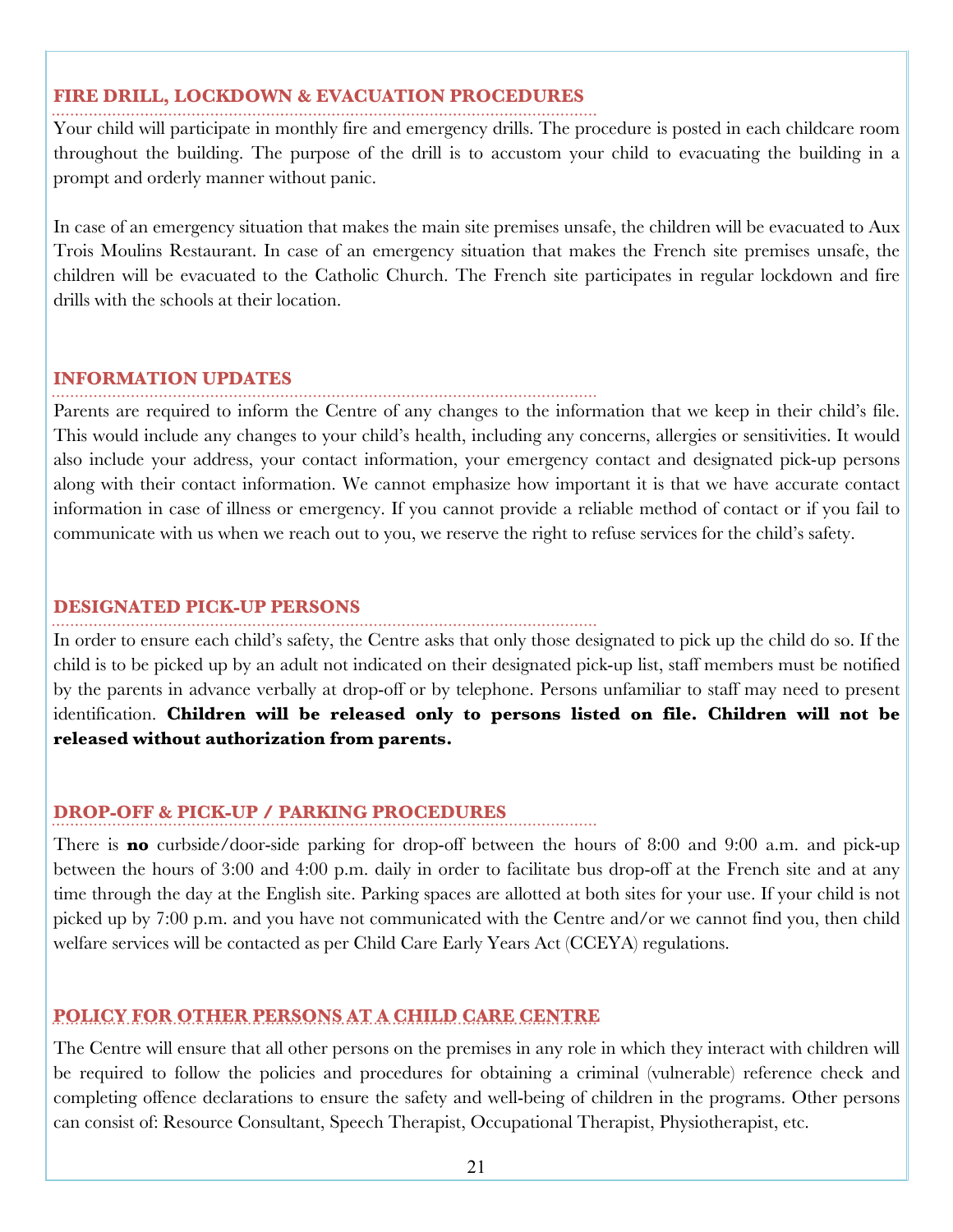*Special Services for Children* 

#### **MSDSB SUBSIDY**

Subsidy is available to eligible families through the Manitoulin-Sudbury District Services Board. Families are responsible for applying for subsidy and for ensuring that care reviews are completed as required. Funding can cover up to 100% of child care costs for eligible families.

#### **Who May Be Eligible?**

- $\checkmark$  A person with insufficient earned income, as determined in accordance with a financial needs test.
- $\checkmark$  A person eligible for an allowance under the Ontario Works Act.
- $\checkmark$  Parents who work for an employer or who are self-employed.
- $\checkmark$  Parents who are in school or training.
- $\checkmark$  Parents of children with demonstrated special needs identified by a third party.

Determining whether one qualifies for subsidy can only be achieved by a needs assessment. Contact:

*The Manitoulin-Sudbury District Services Board (DSB) Chapleau Branch Office 12 Birch Street, P.0. Box 1299 Chapleau, ON P0M1K0 Tel.: 705-864-0430*

### **NIPISSING DISTRICT DEVELOPMENTAL SCREEN**

Shortly after your child, ages one month to six years, is enrolled, a Nipissing District Developmental Screen will be completed for them. The screen is an informal tool designed to assist in the early identification of problem areas in a child's development. It explores a child's skills in the following areas: vision, hearing, speech, language, communication, gross motor, fine motor, cognitive, social/emotional and self-help.

Early identification is the first step in early intervention. As your child moves from one program (age grouping) to the next, another age appropriate screen will be completed for them. If at any time a "red flag" is indicated on the screening tool, this information will be discussed with you as soon as possible. As a parent if you should have any concerns with your own child's development, please do not hesitate to speak to your Educator in order that we can assist you to seek relevant support and resources to address your concerns.

### **RESOURCE PROGRAM & SUPPORT -** *COMPASS*

The Resource Program is a service provided by Compass to **all children** in licensed child care programs. The program offers consultations, support, observations, service planning and training to child care staff as well as resources for children with varying needs. The Resource Worker (RW) provides appropriate support to child care staff by being part of the child care program team, by meeting the needs of all children from an inclusion approach and by providing training, resources and practical on-site interventions. The support will assist Educators to help all children increase independence and social skills.